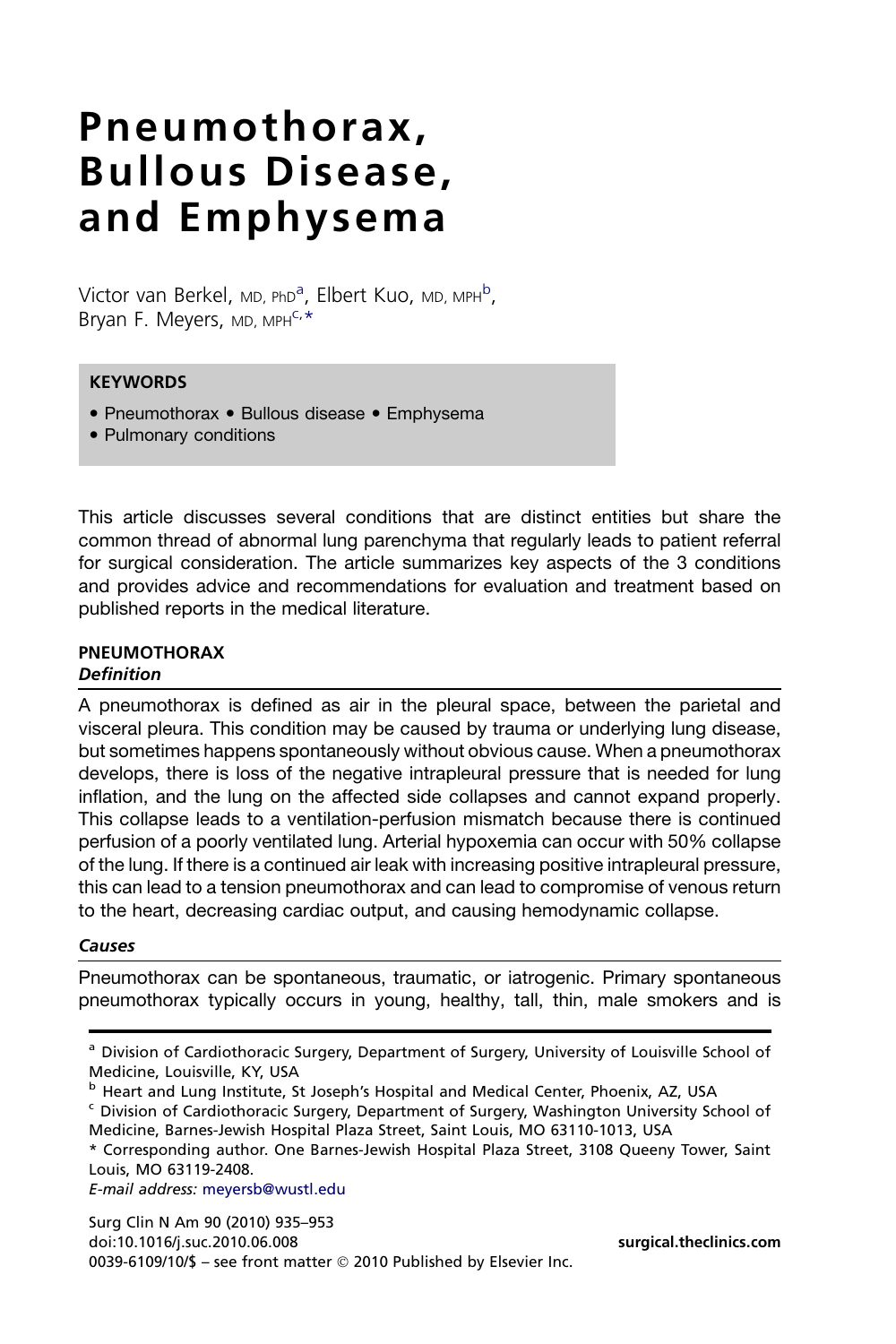usually caused by rupture of apical subpleural blebs in otherwise normal lungs. The reported incidence varies from 7.4 per 100,000 per year in the United States to 24 per 100,000 per year in the United Kingdom. The incidence in women is lower: 1.2 per 1000,000 per year in the United States and 9.8 per 100,000 per year in the United Kingdom.<sup>[1–4](#page-14-0)</sup> In the United States, primary spontaneous pneumothoraces affect more than 20,000 patients per year and may account for as much as \$130,000,000 in health care expenditures annually.<sup>[2,5](#page-14-0)</sup> Compared with nonsmokers, the relative risk of pneu-mothorax in smokers is 22 times greater for men and 9 times greater for women.<sup>[6](#page-14-0)</sup>

When a spontaneous pneumothorax occurs in patients with known underlying lung disease, it is referred to as secondary spontaneous pneumothorax. Causes include bullous diseases (chronic obstructive pulmonary disease [COPD] and emphysema), cystic diseases (cystic fibrosis, lymphangioleiomyomatosis), infectious causes (pneumonia, severe acute respiratory syndrome), catamenial, connective tissue disorders (Marfan syndrome), and malignancy (primary lung cancer, metastatic disease). The incidence of secondary spontaneous pneumothorax in the United States is 6.3 per 1000,000 per year in men and [2](#page-14-0) per 100,000 per year in women.<sup>2</sup> Most of these cases are caused by hyperinflation and rupture of bullae.

Traumatic pneumothoraces can result from both blunt and penetrating injuries to the chest wall, bronchi, lung, or esophagus. Iatrogenic pneumothoraces can occur after diagnostic or therapeutic interventions.

# Patient Presentation

Patients who develop a pneumothorax usually complain of sudden onset of dyspnea and pleuritic chest pain. However, the condition may be asymptomatic in 10% of cases. Forty-six percent of patients with primary pneumothorax wait more than 2 days after onset of symptoms before seeing a physician.<sup>[4](#page-14-0)</sup> Patients with secondary spontaneous pneumothorax may have more severe symptoms because they have less pulmonary reserve because of their underlying lung disease. On physical examination, patients typically have decreased breath sounds, decreased chest excursions, and hyperresonant percussion on the affected side. Subcutaneous emphysema may also be present. If the patient has any hemodynamic instability, the concern for a tension pneumothorax must be raised. Additional signs of a tension pneumothorax include significant respiratory distress, tachypnea, distended neck veins, pulsus paradoxus, displacement of the point of maximal cardiac impulse, and trachea shift. These signs are often late and emergency treatment must be initiated with an urgent thoracostomy tube or temporary decompression of the chest with a 14- to 16-gauge needle or catheter placed in the second intercostal space in the midclavicular line on the affected side.

## Clinical Findings

Chest radiographs can show the pneumothorax as a hyperlucent area with an absence of pulmonary markings. A white visceral pleural line can be seen outlining the collapsed lung border ([Fig. 1](#page-2-0)). Lateral displacement of the mediastinum and/or trachea and downward displacement of the diaphragm can be seen with a tension pneumothorax. According to the British Thoracic Society guidelines, a pneumothorax is defined as small if the distance from the chest wall to the visceral pleural line is less than 2 cm, or large if the distance is greater than 2 cm.<sup>4</sup> However, the American College of Chest Physicians defines small pneumothoraces as those in which the visceral pleura is less than 3 cm from the chest wall and large pneumothoraces as those more than [3](#page-14-0) cm.<sup>3</sup> The chest cavity is a three-dimensional space and it is difficult to accurately calculate the size of the pneumothorax using plain chest films. It has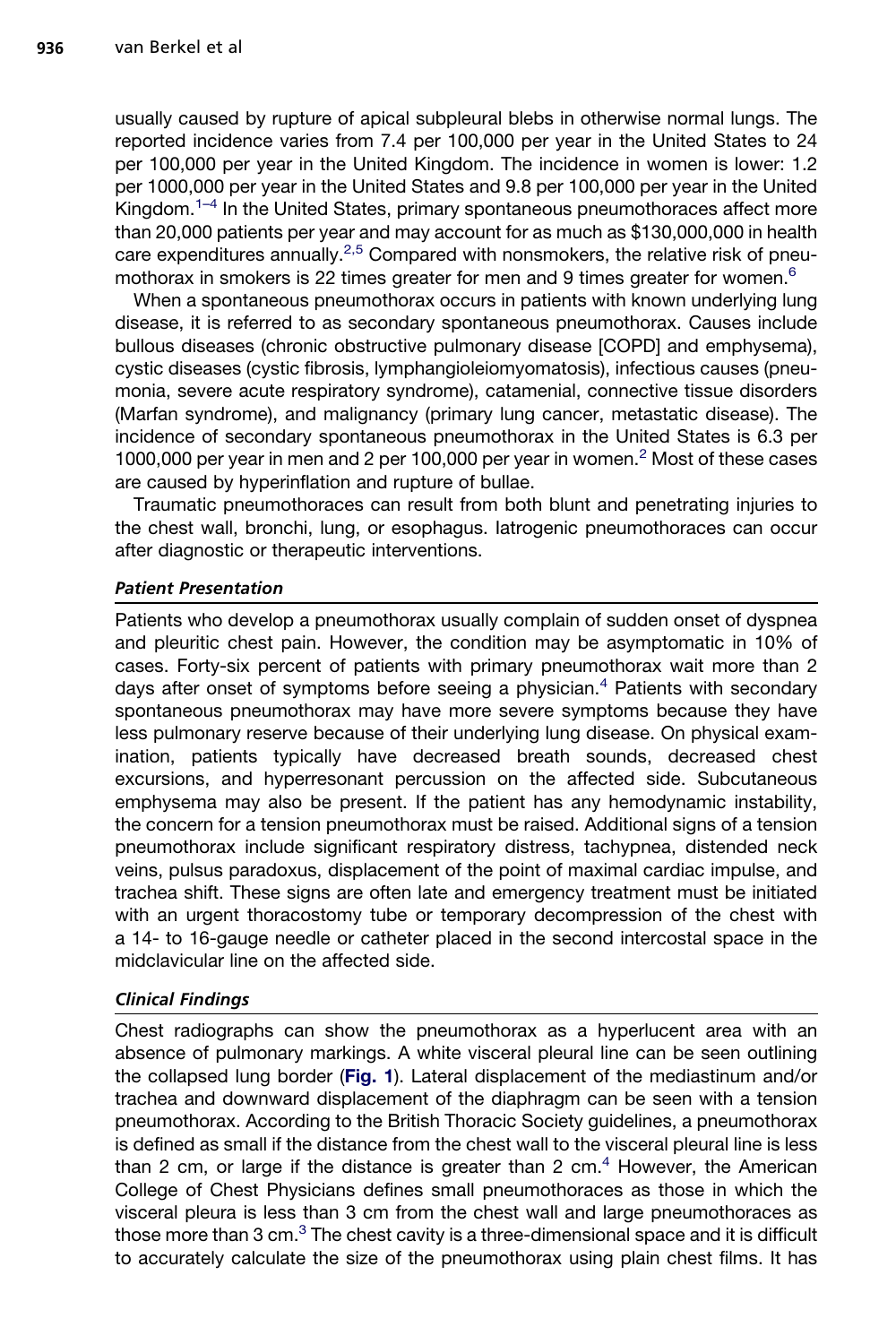<span id="page-2-0"></span>

Fig. 1. Twenty-year-old man with a right-sided spontaneous pneumothorax. The compressed and collapsed right lung, and the widened intercostal distance on the right side, all suggest a degree of tension pneumothorax is present. Successful management took place with a 19 French percutaneous chest catheter.

been estimated that, if the pneumothorax is 1 cm wide, it accounts for 25% of the hemithorax volume. A 2-cm pneumothorax can occupy up to 50% of the chest cavity. In patients with COPD, a large apical bulla can be misdiagnosed as a pneumothorax because of a similar appearance on chest radiograph. Chest computed tomography (CT) can help differentiate between these two conditions and provide information on underlying lung pathology. A large left-sided pneumothorax may lead to a right-sided shift in the QRS axis on an electrocardiogram, with a decrease in the precordial R wave voltage. In general, once the pneumothorax is treated, the electrocardiogram reading will return to normal. $<sup>7</sup>$  $<sup>7</sup>$  $<sup>7</sup>$ </sup>

## Nonoperative Management

There are 3 principles for treatment of a pneumothorax: (1) eliminate the intrapleural air collection, (2) facilitate pleural healing, and (3) prevent recurrence. Initial treatment options include one or more of the following options: observation, supplemental oxygen, needle aspiration of intrapleural air, chest tube insertion, and thoracoscopic or thoracotomy interventions. The patient's clinical status is the most important factor to consider in proper management.

An asymptomatic patient in good health with a small (less than 2 cm) pneumothorax can be managed expectantly with observation. Spontaneous reabsorption of pneumothoraces has been estimated at 1.25% to 1.8% (about 50–70 mL) of the total volume of air in the pleural space per day.<sup>[8](#page-14-0)</sup> The administration of supplemental oxygen reduces the partial pressure of nitrogen in the pleural capillaries and increases air reabsorption from the pleural space. $4,9$  If patients are treated expectantly with observation, it is important to follow them closely with serial chest radiographs to make sure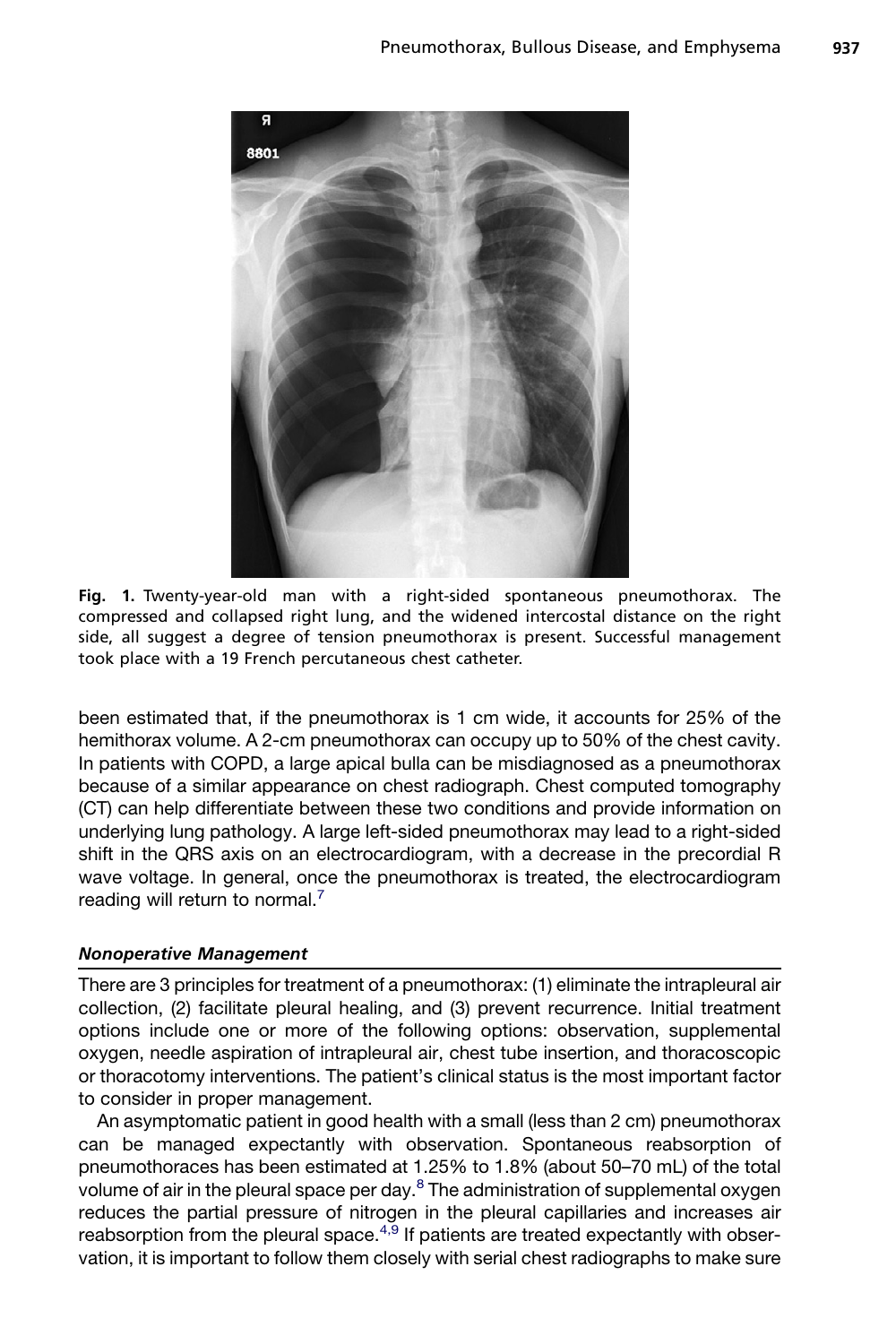the pneumothorax is resolving. With observation, a 25% pneumothorax can take as long as 20 days to reabsorb.

In patients with mild to moderate respiratory symptoms and a moderate or large first-time pneumothorax, a trial of needle aspiration should be considered. Two recent randomized controlled studies have been conducted evaluating needle aspiration versus chest tube insertion. One study consisted of 60 participants with either a first episode of primary spontaneous pneumothorax, or a pneumothorax greater than 20%. The patients were randomized into one of 2 treatment groups: manual pleural aspiration with a small-caliber 16-gauge intravenous catheter under local anesthesia, or chest tube drainage with a 16 to 20 French chest tube. Patients with underlying lung disease, previous pneumothorax, or tension pneumothorax were excluded from the study. The results showed no difference in the immediate success rate, early failure rate, 1-year success rate, or complication rate of simple aspiration versus intercostal tube drainage. Simple aspiration had an immediate success rate of 60%, and resulted in a significant reduction in the proportion of patients hospitalized compared with intercostal tube drainage.[10](#page-14-0)

The second study enrolled 137 patients with a first episode of primary spontaneous pneumothorax at a single center. Patients were included if they were symptomatic or had greater than a 20% pneumothorax. Once again, patients were randomized to simple aspiration versus tube thoracostomy. The results showed no difference in immediate success rate, 1-week success rate, complication rate, recurrence at 3-month follow-up, or recurrence at 1 and 2 years. Only 26% of the patients treated with simple aspiration required hospital admission, versus 100% of those receiving chest tubes.[11](#page-14-0) A Cochrane Review of this topic concurred with the British Thoracic Surgery guidelines recommending simple aspiration as a first-line treatment of primary spontaneous pneumothoraces requiring intervention.<sup>[4,12](#page-14-0)</sup>

Conventional tube thoracostomy should be used in patients with large pneumothoraces who fail needle aspiration, who have underlying lung pathology, or who are very symptomatic. Chest tubes are inserted in the anterior or midaxillary line in the fourth or fifth interspace and should be guided posteriorly and cephalad. This tube positioning allows drainage of both fluid and air. If the patient has an isolated pneumothorax with no pleural effusion, a small chest tube (16–20 French) can be used to minimize discomfort to the patient. With proper tube drainage, the lung should re-expand rapidly. Negative pressure  $(-10$  to  $-20$  cm  $H_2O$ ) on the chest tube or underwater seal can be used to maintain lung re-expansion. The chest tube can be removed after the air leak has stopped. If the air leak is prolonged and the patient can maintain full lung expansion on underwater seal drainage, a 1-way valve can be placed at the end of the tube and the patient discharged and followed as an outpatient.

# Surgical Treatment

Most cases of primary spontaneous pneumothorax resolve with nonoperative management; however, some require surgical intervention. The indications for operative intervention include persistent air leak, failure of the lung to fully expand with chest tube drainage, hemothorax, recurrent pneumothorax, bilateral pneumothorax, first occurrence of contralateral pneumothorax, high-risk activities/professions, and poor access to medical treatment or follow-up.

Most air leaks seal within 48 hours after placement of a chest tube, but up to 5% have a prolonged air leak lasting more than 4 days.<sup>[13](#page-14-0)</sup> Recurrence rates vary widely depending on the treatment applied and the follow-up period. In general, recurrence rates of primary pneumothorax range from 16% to 52% with follow-up of 10 years.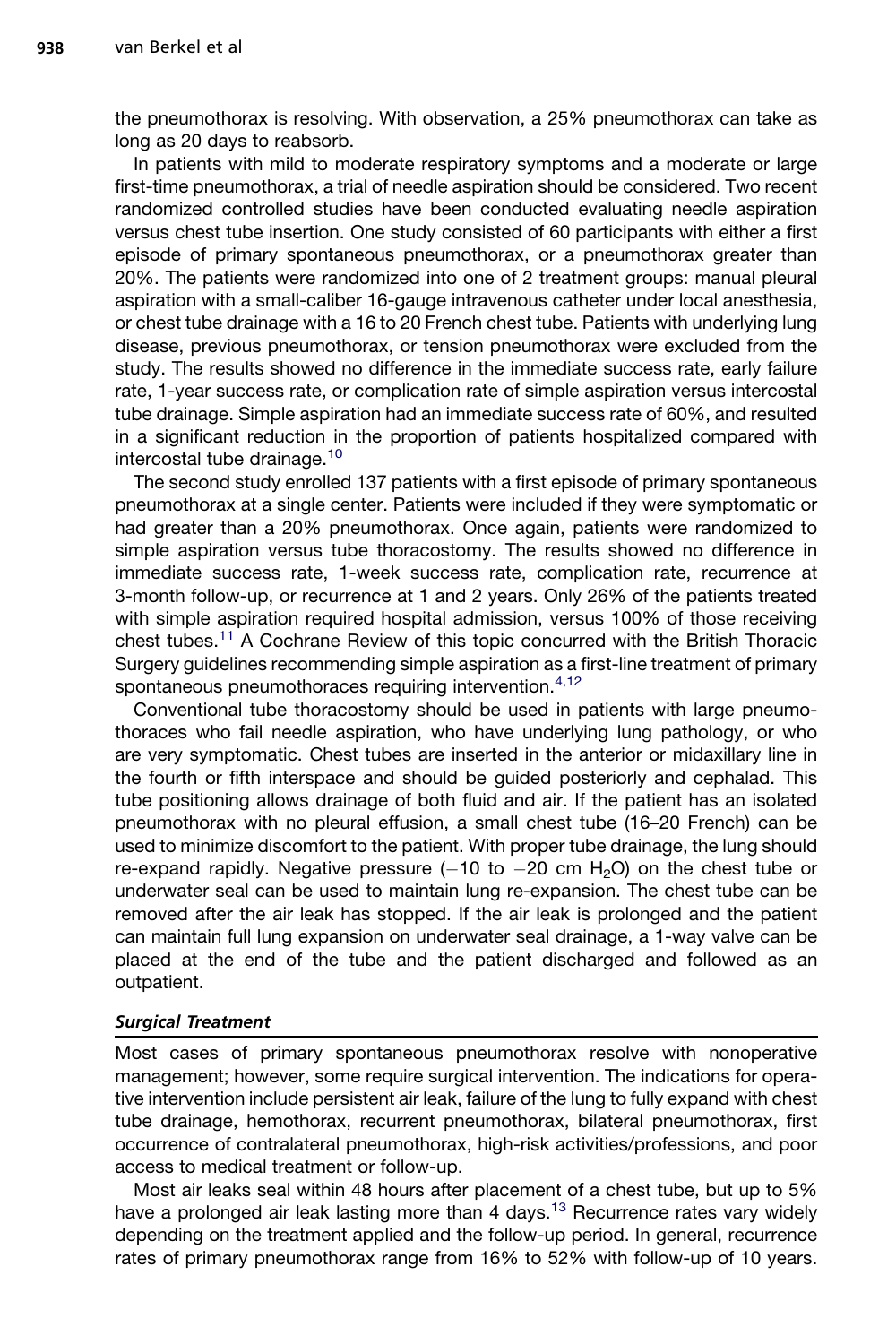Recurrence rates for secondary pneumothorax range from 40% to 56%.<sup>14–16</sup> Recurrence most often occurred within 6 months following the first episode. Sadikot and colleagues<sup>[17](#page-15-0)</sup> followed 154 patients with primary pneumothorax for 54 months and observed a recurrence rate of 39% within the first year.

Patients who are involved in professions or recreations that involve rapid changes in atmospheric pressure, such as scuba divers or airline personnel, should have their pneumothoraces treated surgically at initial presentation, given their increased risk should they have a recurrence. The British Thoracic Society recommends that patients with a pneumothorax should not fly for 72 hours after a pleural drainage tube is removed, and only then if a chest radiograph at 48 hours after tube removal confirms resolution of the pneumothorax.[4](#page-14-0) Patients with limited access to medical services should be offered surgical treatment because of the dangers of developing a recurrent pneumothorax and not being able to get it treated in a timely fashion.

The principles of surgical intervention are to resect any blebs or bullae and to obliterate the pleural space to avoid recurrences. Chest CT scans can help delineate the surgical anatomy. For patients with a primary spontaneous pneumothorax, 30% to 40% of patients have single or multiple blebs. These blebs are often found at the apex of the upper lobe or the superior segment of the lower lobe. An additional 5% to 10% of patients have bullae that are larger than 2 cm. However, 12% to 15% of patients have normal lung with adhesions suggesting previous pneumothoraces. Between 30% and 40% have no obvious pathologic explanation for their pneumothorax and normal lungs.

Resection of blebs with stapling has been shown to decrease the recurrence rate from 23% to 1.8%. Even if no abnormalities were found in the lung, resection of the apex decreased the recurrence rate.<sup>[18](#page-15-0)</sup> It is important to combine a resection with a technique that locally fuses the pleural space to reduce the recurrence rate. This fusion can be achieved by pleurectomy, pleural abrasion, or pleurodesis. All these methods create an inflammatory reaction causing the lung to adhere to the chest wall, thus precluding collapse of the lung in the event of another parenchymal air leak. Thus, the procedure does not prevent an air leak from occurring; instead it is aimed at preventing a significant pneumothorax from developing. When used alone, the recurrence rate after pleurectomy is 1% to  $5\%$ .<sup>19</sup> Pleural abrasion is technically easier and is associated with fewer hemorrhagic complications than pleurectomy. In a review of 9 case series, the recurrence rate of pneumothorax after pleural abrasion alone was  $2.3\%$ <sup>[20](#page-15-0)</sup> Chemical pleurodesis can be used at the time of surgery, or via a chest tube in patients who are not candidates for surgical intervention. Talc is most often used for chemical pleurodesis, but autologous blood, bleomycin, tetracycline, and doxycycline have all been used.<sup>21,22</sup> Talc is a powder of hydrous magnesium silicate and is extremely effective in inducing pleural adhesions. Talc pleurodesis is effective, with recurrence rates of 5% to 8% when patients are treated with talc pleurodesis alone.  $23,24$  However, it induces fever and pain and, in up to 2% of patients, the associated pneumonitis can induce respiratory failure.<sup>[25](#page-15-0)</sup> In addition, there is concern about the long-term consequences of leaving foreign material (talc crystals) in the chest cavity in young patients. Intrapleural injection of tetracycline alone is less effective and has been associated with recurrence rates of 16%.<sup>[26](#page-15-0)</sup> Injection of tetracycline or doxycycline can be painful and it is important to premedicate patients with analgesics. Intrapleural lidocaine injection can be added to help with analgesia.

Traditionally, a posterolateral or transaxillary thoracotomy was used for the surgical approach. However, the development of video-assisted thoracoscopic surgery (VATS) has greatly decreased the morbidity associated with the surgical treatment of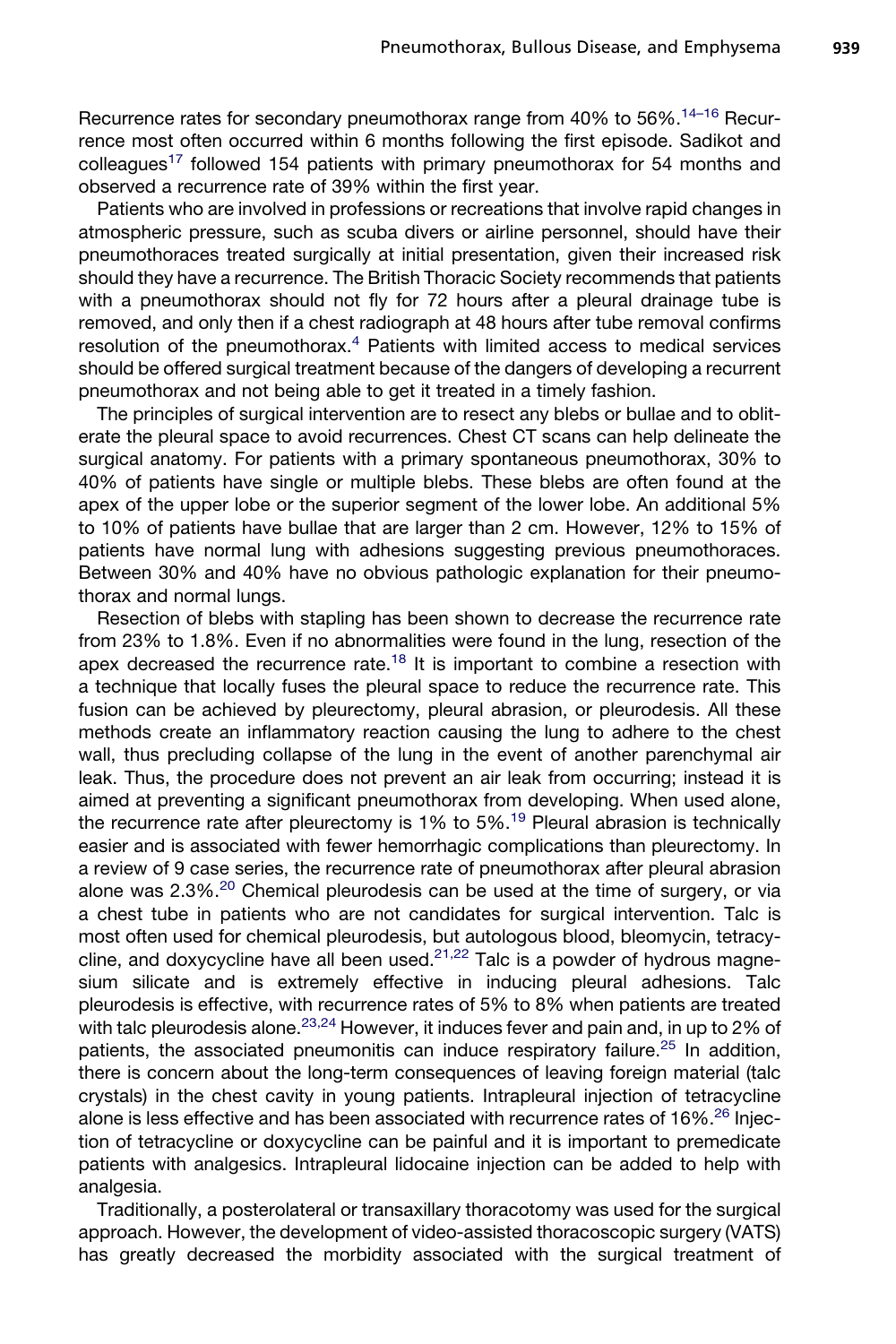pneumothoraces. VATS provides excellent visualization and is associated with decreased pain and length of hospital stay. With VATS, an endoscopic stapler can be used to resect diseased lung tissue, and a pleurectomy, pleural abrasion, and chemical pleurodesis can be performed at the same time. In a prospective, controlled, randomized study of 60 patients with spontaneous pneumothorax who were treated with either VATS or posterolateral thoracotomy, VATS was associated with decreased analgesic requirement and a shorter hospitalization. There were no significant differences between operative failures, duration of chest tube drainage, treatment failures, or recurrences with the two approaches.<sup>[27](#page-15-0)</sup> A systematic review of the literature comparing VATS with traditional surgical approaches also found decreased use of pain medication and shorter hospital stay in the patients having VATS.<sup>[28](#page-15-0)</sup> Whenever possible, a VATS approach should be used to treat pneumothoraces when surgical intervention is indicated.

# Pneumothorax Summary

Pneumothoraces are among the more common problems that the thoracic surgeon is asked to manage. Most primary pneumothoraces can be managed with minimal, if any, intervention. For more complicated patients, a surgical bleb resection with pleurodesis provides reproducibly good results. Similar results can be obtained via VATS, with shorter hospital stays and less pain for the patient.

## BULLOUS DISEASE Definition

A bulla is defined as an air-filled space, 1 cm or more in distended diameter, that forms within the lung parenchyma, typically as a result of emphysematous destruction. Anatomically, bullae have a thin outer wall consisting of the visceral pleura and an inner wall consisting of the remnants of emphysematous lung. The inside of the bullae can be either smooth or crossed with fibrous bands, which are likely the remnants of alveolar and interlobular septa. $29$  Multiple dilated, thin-walled vessels can pass through the walls of bullae, or be suspended within the fibrous septa. Rarely, bullae may enlarge to a degree that they occupy more than one-third of the hemithorax; in this circumstance, the term giant bulla is applied.

Patients with bullae have traditionally been divided into 2 groups: those in whom the remaining lung parenchyma is structurally normal, and those in whom the rest of the lung exhibits emphysematous change. The latter group can be described as having bullous emphysema. There have been several proposed classification systems for giant bullae, based on the number, shape, and position of the bullae, combined with the condition of the underlying lung.<sup>[30–32](#page-15-0)</sup> Although such classification systems are potentially useful, the lack of widespread usage limits their clinical usefulness.

# Natural History of Bullae

In 1968, Boushy reported on 49 patients with bullous emphysema who were followed with serial chest radiographs and pulmonary function tests.<sup>[33](#page-15-0)</sup> Of the 49 patients reported, 27 had giant bullae. The investigators noted a consistent tendency toward growth of the bullae over time, with concomitant worsening pulmonary function. Some of these patients had a gradual worsening, whereas some were stable for several years before worsening. There were 4 notable patients whose bullae decreased in size; in all 4, the bullae had become infected. Although giant bullae may be asymptomatic on presentation, they typically do not remain so.<sup>[34](#page-15-0)</sup> There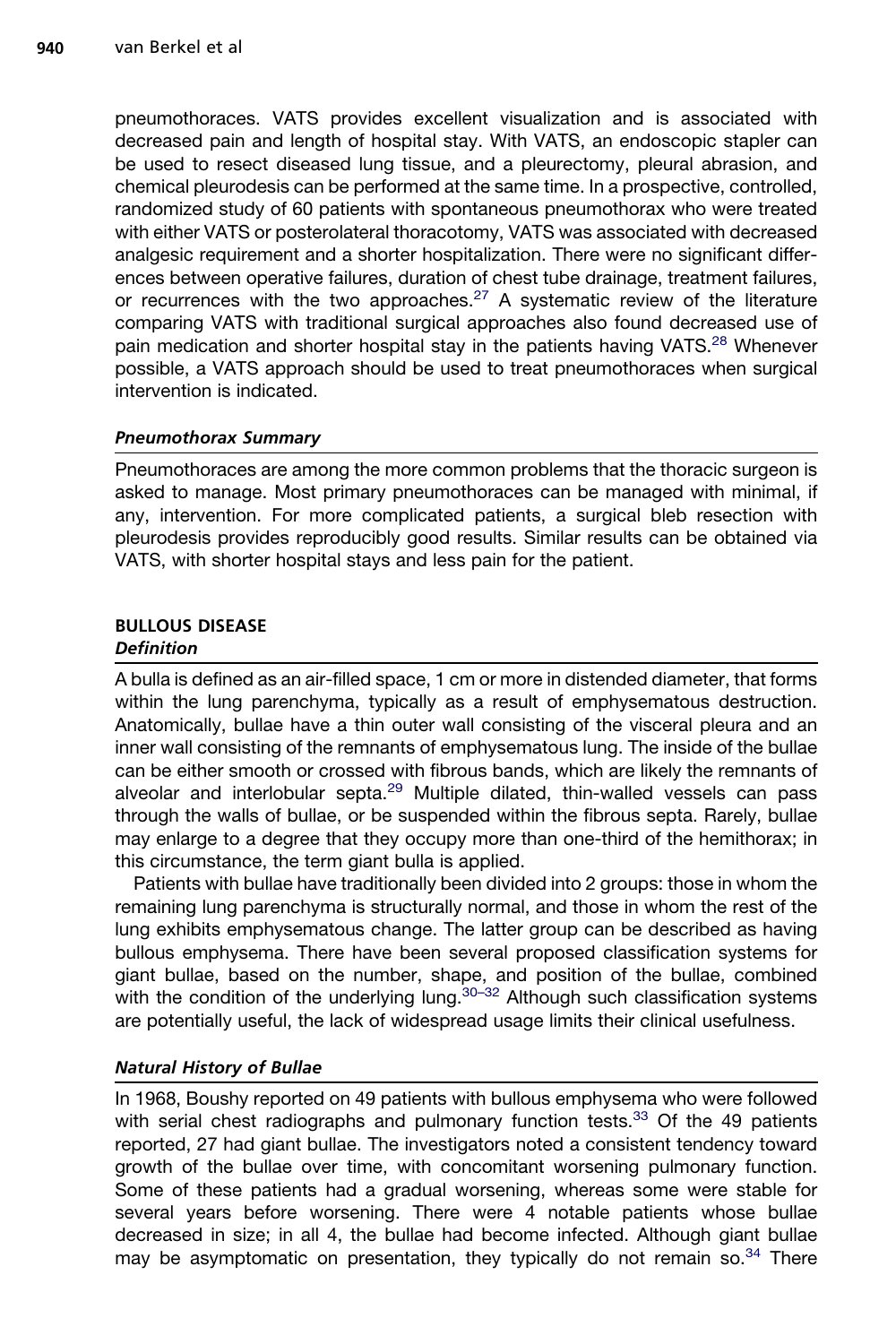have been some case reports of bullae regressing, $35-37$  but the natural history of bullae seems to show a pattern of progressive, if unpredictable, enlargement.

#### Evaluation and Decision Making

Initial investigation is directed toward identifying patients who are most likely to benefit from resection of bullae. This investigation includes an evaluation of the overall medical status of the patient for the assessment of any major comorbidities that would preclude a resection. The patient's cardiac status is considered for the presence of cor pulmonale, right-sided heart failure, as well as for risk stratification for other perioperative cardiac events. For operative planning, and determination of operability, pulmonary function tests and a CT scan of the chest are usually sufficient.

#### Pulmonary function testing

In patients with a localized giant bulla and normal-appearing underlying lung, FitzGerald and colleagues<sup>[38](#page-16-0)</sup> showed a strong correlation between the patient's decline in forced expiratory volume in the first second of expiration  $(FEV<sub>1</sub>)$ , the size of the bulla, and the improvement in postoperative FEV<sub>1</sub>. In an additional longitudinal study, Ohta and colleagues<sup>[39](#page-16-0)</sup> followed 25 patients having bullectomy for 4 years. They identified 20 patients with durable improvement in symptoms, and 5 patients whose symptoms worsened after 1 year. Only a higher initial FEV<sub>1</sub> and a uniform distribution of ventilation were able to predict the sustained postoperative improvement.<sup>[39](#page-16-0)</sup>

It is difficult to determine whether a patient's reduced  $FEV<sub>1</sub>$  is secondary to the presence of the bulla or to the emphysema in the underlying lung. This distinction is important, because performing a giant bullectomy on a patient with substantial under-lying emphysema has been associated with higher morbidity and mortality, <sup>[40,41](#page-16-0)</sup> as well as less-durable benefit.<sup>[38](#page-16-0)</sup> Using CT lung density measurements, Gould and  $\text{colleagues}^{42}$  $\text{colleagues}^{42}$  $\text{colleagues}^{42}$  found that pulmonary function testing correlates poorly with the degree of bullous change, but is strongly related to the degree of emphysema in the under-lying lung. Haerens and colleagues<sup>[43](#page-16-0)</sup> reported on 15 patients having bullectomy, 10 of whom had generalized emphysema and 5 who had normal underlying lung. Preoperatively, the  $FEV<sub>1</sub>$  of the patients with normal underlying lung was higher, but, on an individual patient basis, it was impossible to predict the quality of the underlying lung based solely on pulmonary function testing.<sup>[43](#page-16-0)</sup>

A reduction in diffusion capacity of carbon monoxide in the lung (DLCO) has been noted as an indicator of underlying emphysema,<sup>[44,45](#page-16-0)</sup> and patients with normal DLCO have been found to have better short- and long- term outcomes after bullae resection.<sup>[38,46,47](#page-16-0)</sup> However, reversible conditions leading to extreme airway obstruction can give falsely depressed DLCO levels; as such, a low DLCO should not be the sole reason for denying a patient an operation.

There is no generally accepted absolute cutoff in pulmonary function values for which surgery is contraindicated. Even with an extremely low  $FEV<sub>1</sub>$ , patients with preserved underlying lung tissue can obtain substantial improvement in both symptoms and pulmonary function after resection of giant bullae.  $38,48$  The determination of the nature of the underlying lung function is best obtained by CT scan.

# Chest CT

CT provides valuable information about the architecture of the diseased lung paren-chyma, and should be obtained for all patients being considered for bullectomy.<sup>[49,50](#page-16-0)</sup> The size, location, and number of bullae can be well visualized, in addition to any other abnormalities such as masses or infiltrates. The consistency of the underlying lung can also be assessed ([Fig. 2](#page-7-0)). Morgan and colleagues<sup>[49](#page-16-0)</sup> used CT to evaluate 43 patients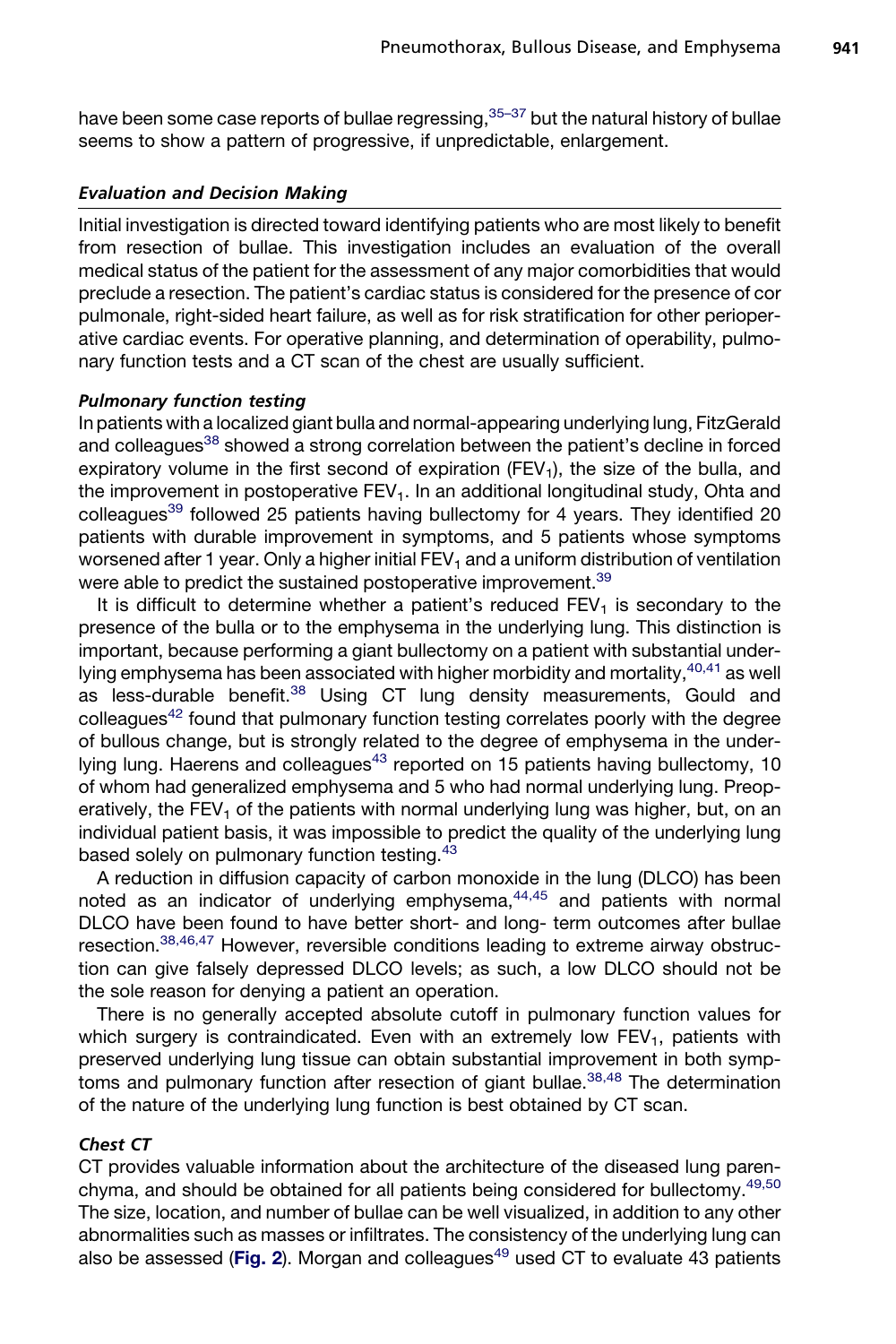<span id="page-7-0"></span>

Fig. 2. Several different states of lung disease present in a patient with giant bulla. The large right-sided bulla is evident as the homogeneous hypodense region in the right hemithorax. Some residual septae are evident posteriorly and medially. There is comparatively normal lung on the opposite side. There is compressed and atelectatic lung adjacent to the mediastinum, likely caused by the pressure of the bulla.

with apparent bullous disease. CT differentiated 20 patients whose bullae were merely local exaggerations of generalized emphysema from 23 patients who had well-defined bullae with relatively normal underlying lung. There was no statistical difference in the pulmonary function tests between these groups.

# Indications for Operation

In 1950, Baldwin and colleagues<sup>[51](#page-16-0)</sup> suggested that ventilatory insufficiency and the absence of generalized emphysema were the criteria predicting the need for, and success of, bullectomy. Sixty years later, the standard criteria have not significantly changed: isolated bullae occupying more than 30% of the hemothorax, the preservation of underlying lung parenchyma, and a patient who has dyspnea.

Although the first 2 criteria are best evaluated via chest CT, the presence of symptoms is subjective. Dyspnea can be measured using either the modified Hugh-Jones Criteria<sup>[52](#page-16-0)</sup> or the Medical Research Council Dyspnea Scale<sup>[53](#page-16-0)</sup>; any grade of dyspnea greater than zero on either scale is abnormal, and is considered symptomatic. For those symptomatic patients with a giant bullae and otherwise preserved lung function, there is little argument that they will benefit from surgical treatment. Patients with severe underlying emphysema are best considered in the context of lung volume reduction surgery (LVRS). Other, more controversial, indications include bullae in an asymptomatic patient, hemoptysis, and chest pain.

## Asymptomatic patient

The natural history of bullous disease is progressive enlargement of the bullae, with concomitant worsening of pulmonary function. Some have advocated that surgery is indicated in the absence of symptoms, provided a giant bulla occupies more than 50% of the hemithorax, the adjacent lung is compressed, or the bulla has enlarged during a period of years.<sup>54,55</sup> Others think that the incidence of postoperative complications is too high to justify operating on an asymptomatic patient. $34,40,56$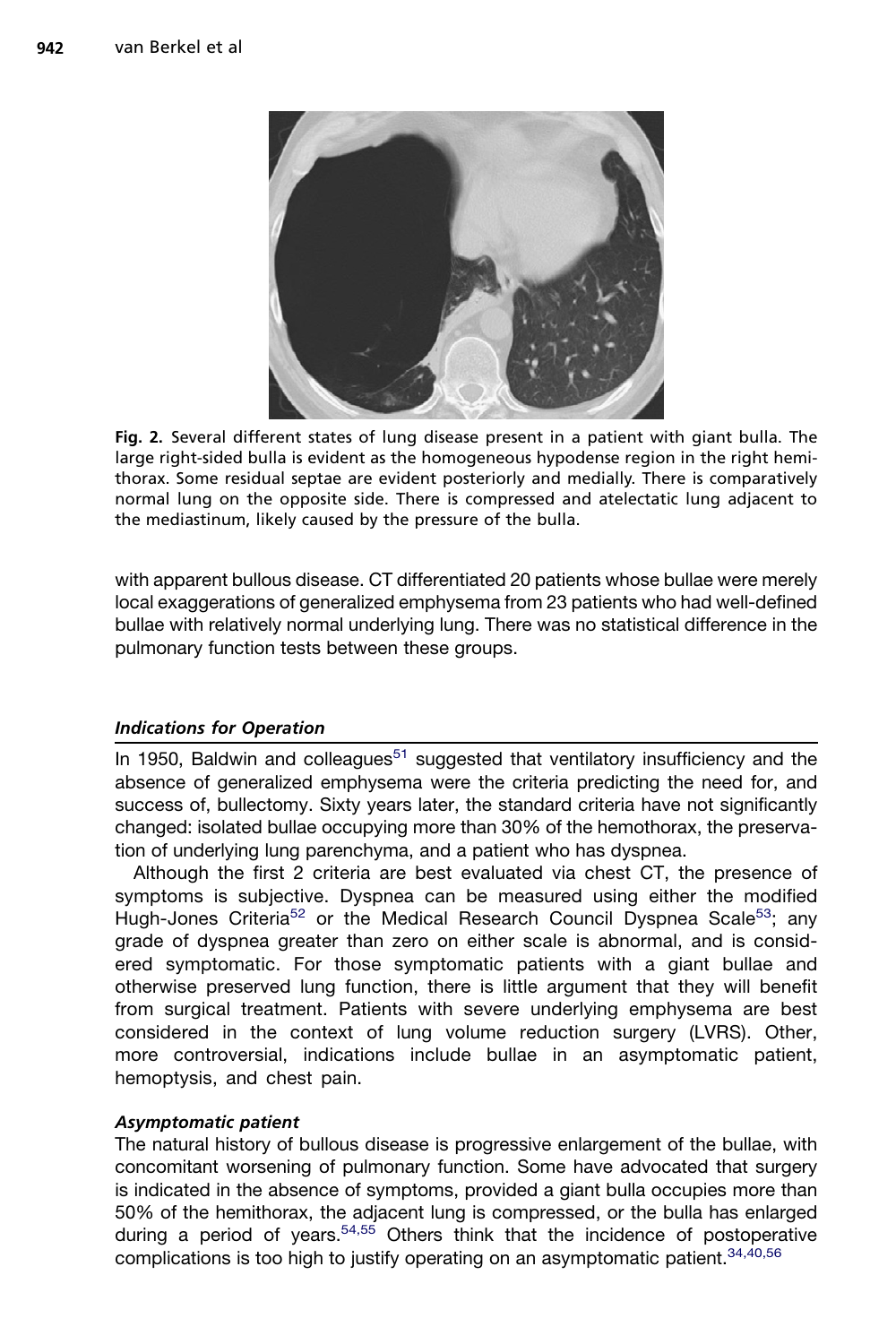#### **Hemoptysis**

Massive hemoptysis has rarely been associated with rupture of vessels in a giant bulla.<sup>57</sup> In their extended series, Gaensler and colleagues<sup>[46](#page-16-0)</sup> noted only 1 bullectomy that was performed because of bleeding. Because of the rarity of hemoptysis solely explicable by bullous disease, hemoptysis in this patient population mandates an investigation for other potential sources, such as carcinoma, bronchiectasis, or asper-gillus superinfection.<sup>[29](#page-15-0)</sup>

## Chest pain

Chest pain associated with giant bullae has been reported. It can be substernal, radiating to the arms, and exercise related. It is hypothesized to be secondary to air trapping in a bulla, with subsequent distention of the visceral or mediastinal parietal pleura. Once cardiac causes have been eliminated, surgical treatment of bullae has been performed for chest pain with good results.<sup>[46](#page-16-0)</sup>

## Surgical Approaches

## Open bullectomy

The goal of bullectomy is to resect as much bullous disease as possible while minimizing resection of the spared lung. Care is taken in opening the pleural space, because injury to the underlying parenchyma can be difficult to repair, and the resulting air leak can be prolonged. A complete adhesiolysis reveals the full extent of the bullous disease, and allows the underlying lung to fully expand. Unless an operation for cancer is being performed, anatomic resections are generally unnecessary.<sup>[48](#page-16-0)</sup> Once the bullae are clearly identified, there are several acceptable approaches.

This first open approach, perhaps of historical interest at best, involves using the wall of the bulla to buttress a staple line across the base of the bulla. The largest bulla is opened longitudinally, and its cavity is explored from within, dividing any septa. Allis clamps are used to grasp the bulla from the inside at the reflection of the bullous wall with normal lung; this interface can be identified by gently ventilating the operative lung. The wall of the bulla is folded over and used as a staple line buttress, and a linear stapler is fired completely across the base of the bulla. At completion, all raw surfaces are sealed, and the buttressed staple line consists of 4 layers of parietal pleura and bulla wall<sup>[58](#page-16-0)</sup>

Alternatively, a giant bulla can be excised without widely opening the bulla. The bulla is deflated by making a small incision the lateral wall, which is grasped and held up with Allis clamps, and sequential firings of a linear stapler are applied.<sup>[59–62](#page-16-0)</sup> Compression of the area of the lung where the stapler is to be applied, with either the surgeon's fingers or a straight clamp, can ease the application of the stapler and prevent injury to the underlying lung. Again, emphasis is placed on leaving behind as much normal underlying parenchyma as possible.

Bullae may also be removed by simple excision with suturing of any air leaks. The wall of the bulla is excised down to the interface with normal lung, and any visualized air leaks at the base of the bulla are sutured closed. $63$  This technique is not commonly used in modern practice.

Both thoracotomy and median sternotomy have been used as approaches for open bullectomy, without a clear advantage being shown for either approach. For patients with bilateral disease, a median sternotomy provides access to both pleural spaces, and, as such, is the preferred approach in these cases.<sup>[43](#page-16-0)</sup> However, patients with bilateral giant bullae and preserved underlying lung function are rare, and finding such a case should raise the suspicion of more severe emphysema in the underlying lung.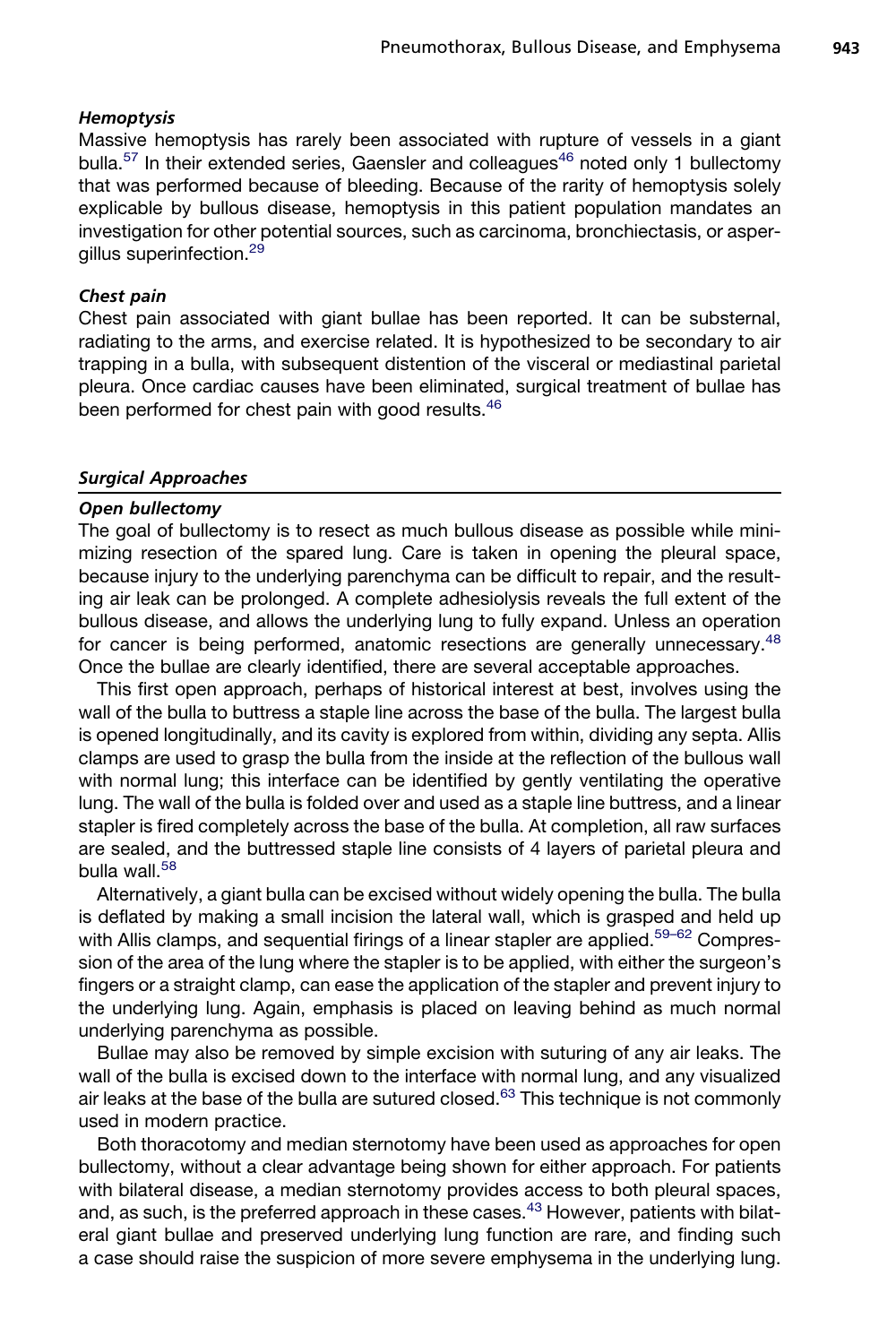#### Thoracoscopic bullectomy

Because thoracoscopy has the advantage of avoiding the pain and disability of a thoracotomy, many surgeons have adopted thoracoscopy for the treatment of giant bullae. Wakabayashi<sup>[64](#page-17-0)</sup> reported the first series of thoracoscopically treated giant bullae in 1993. Both bilateral and unilateral thoracoscopic-stapled bullectomy procedures have been performed. As with open bullectomy, care must be taken when entering the pleura to avoid injuring the underlying lung, and a complete adhesiolysis is needed to visualize the bulla to be resected. The bulla can be partially opened to obtain adequate visualization. Once the bulla is identified, a stapled bullectomy can be performed with sequential firings of a buttressed endoscopic stapler, in a manner similar to the open bullectomy.<sup>59-62</sup> The underlying lung is reinflated under direct vision; if the underlying lung does not reinflate, bronchoscopy should be performed to suction clean the involved airways. When there has been chronic collapse of a section of lung, it can sometimes be difficult to re-expand. Typically, the airway pressure necessary to inflate the collapsed segment is high and, as a consequence, the abnormally compliant diseased lung is preferentially inflated. If this occurs, it can be useful to pass a small catheter through the working port of the bronchoscope and apply gentle jet ventilation to the airway leading to the collapsed lung segment.

Although the presence of a previous thoracotomy is a relative contraindication to subsequent thoracoscopic procedures, there have been successful series of patients in whom thoracoscopic bullectomy was performed despite previous thoracotomy.<sup>[65](#page-17-0)</sup>

#### Endocavitary drainage

Monaldi originally described a technique for endocavitary drainage of tuberculous cavities in 1938, $66$  and this technique was adapted for giant bullae in 1995. $67$  In this technique, a small thoracotomy is made over the site of the bulla. A segment of rib is resected, and the parietal pleura adjacent to the bulla is incised. An incision is made on the lateral wall of the bulla, and any septae in the interior of the bulla are excised. Two purse-string sutures are placed around the hole in the bulla, and a 32 French Foley catheter is inserted into the bulla to serve as an endocavitary drain. The balloon on the Foley is inflated, the purse-string sutures are tied, and suction is applied to the Foley, collapsing the bulla. The pleural drain is discontinued after 48 hours, whereas the endocavitary drain is removed in 8 to 21 days.  $67,68$ 

Endocavitary drainage of giant bullae offers a limited surgical approach that avoids resection of underlying lung while providing symptomatic relief and functional improvement. Most investigators reserve this treatment for patients who would not otherwise tolerate a thoracotomy,<sup>[68](#page-17-0)</sup> but some advocate it as the first surgical choice for any patient with a giant bullae. $69$ 

#### Surgical Outcomes

Symptomatic improvement has been reported in 80% to 100% of postoperative patients in numerous studies.[39,70–74](#page-16-0) Many studies have also shown postoperative improvement in pulmonary function, although there is a wide range (24%–200%) in the degree of improvement in FEV<sub>1</sub>, for example.<sup>[38,73,75](#page-16-0)</sup> Limited long-term data suggest that the postoperative increase in lung function tends to degrade with time, with the loss of function related to the condition of the underlying lung.<sup>[38](#page-16-0)</sup>

Operative mortality is low, ranging from 0% to 5% in several studies.  $38,73-75$  In contrast, operative morbidity is substantial, with most postoperative complications involving a prolonged air leak. The frequency of prolonged air leak is approximately 50% in most series.[73,75](#page-17-0)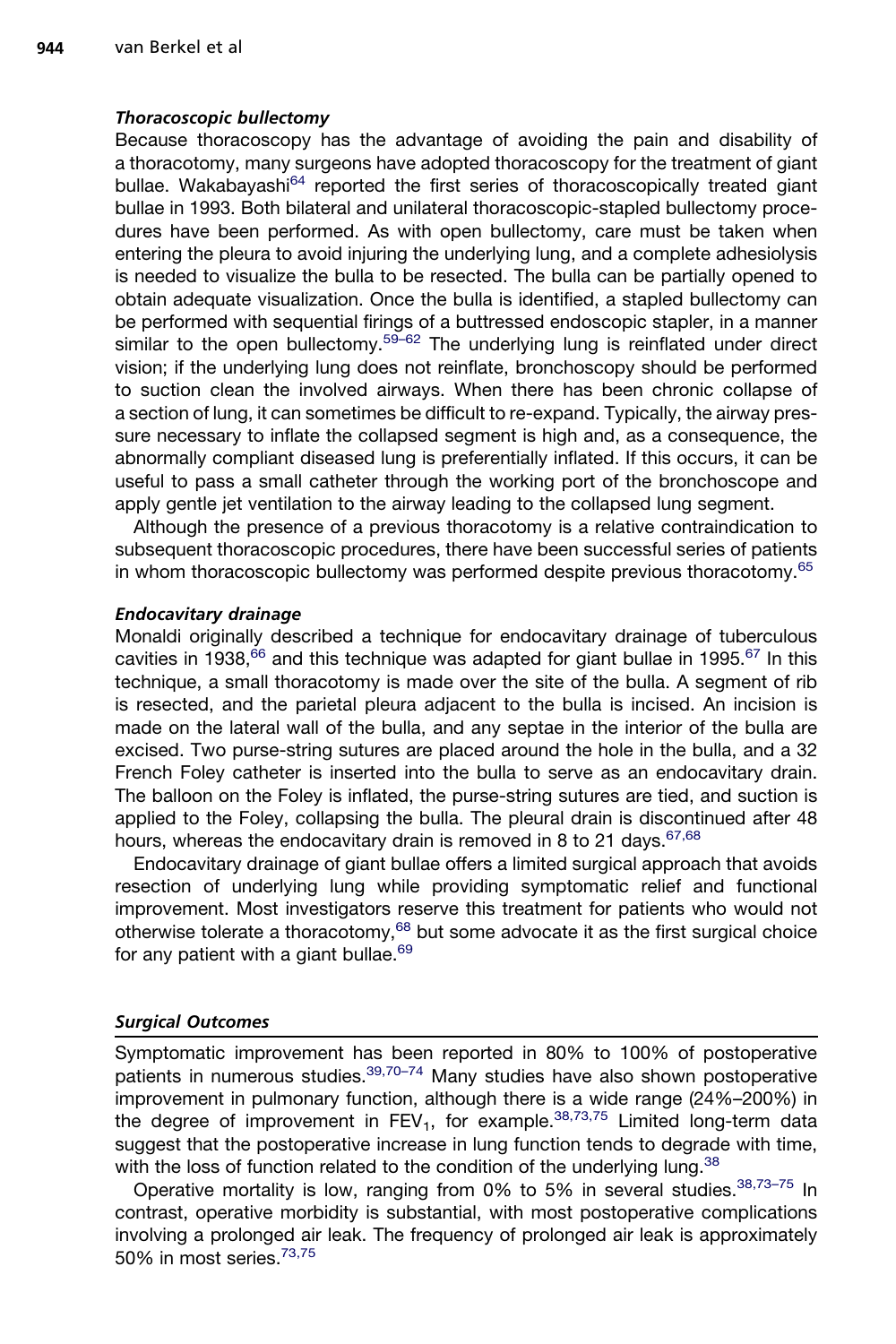Several studies have been performed to try to minimize the incidence and length of air leaks. Gentle handling of the lung tissue remains of paramount importance. The use of buttressed staple lines and surgical sealants has failed to show effectiveness in pulmonary resections as a whole. $60,76-78$  In contrast, there is evidence that, in the particular subset of patients with emphysematous lung, the use of buttresses $59,61$ and sealants<sup>[79](#page-17-0)</sup> can decrease both the duration and severity of air leaks. Early placement of the pleural drains to water seal, rather than suction, has been shown to assist with sealing of air leaks.<sup>[80](#page-18-0)</sup>

#### Summary

The best candidates for surgical resection of giant bullae are patients with an isolated bulla occupying more than 30% of the hemithorax, collapsed but otherwise normal underlying lung, and dyspnea. Several operative techniques have been used to accomplish these goals, including stapled bullectomy, excision, ligation, and endocavitary drainage. In properly selected patients, most can be expected to have subjective improvement of their dyspnea as well as demonstrable improvement in pulmonary function testing. The long-term persistence of this improvement is dependent on the quality of the underlying lung and the progression of any disease in that lung.

#### Emphysema

In 1993, Cooper observed that patients with COPD, in the process of undergoing a lung transplant, were able to get adequate gas exchange from an emphysematous lung if properly ventilated.<sup>[81](#page-18-0)</sup> In addition, transplanting normal-sized lungs into a hyperexpanded chest led to restoration of a normal thoracic cavity. These observations led Cooper to resurrect the idea of lung volume reduction, with some modifications of an approach described 40 years earlier by Brantigan.<sup>[81](#page-18-0)</sup> The procedure was considered palliative, intended to reduce dyspnea and increase exercise tolerance, and able to achieve these goals in carefully selected patients.

Following this sentinel report, LVRS enjoyed widespread application within the United States. However, analysis of patients undergoing this procedure revealed an unacceptably high mortality: 23% at 12 months.<sup>[82](#page-18-0)</sup> This led to cessation of federal funding for the operation, and a decrease in enthusiasm for the procedure. To more rigorously evaluate the benefit of the operation, the National Institute of Health sponsored a large, multicenter trial that began enrolling patients in 1999. $^{83}$  $^{83}$  $^{83}$  The trial, called the National Emphysema Treatment Trial (NETT), was a prospective randomized study of 1218 patients, and it has provided strong evidence for the efficacy, safety, and durability of LVRS. The outcomes from the NETT analysis, in conjunction with data from earlier trials, help provide the criteria for defining which patients will benefit from LVRS.

#### Patient Selection

The goals of preoperative assessment for LVRS are to identify patients who remain disabled by emphysema despite maximal medical therapy, determine which patients will benefit from surgery with an acceptable risk, and exclude those patients with an increased risk of poor outcome.

## Medical management and preparation

The first step is to assess the patient's symptoms and degree of quality-of-life impairment related to emphysema. Patients with severe, incapacitating emphysema are considered for surgical intervention. A structured pulmonary rehabilitation program is a critical first step in determining suitability for an operation. The program should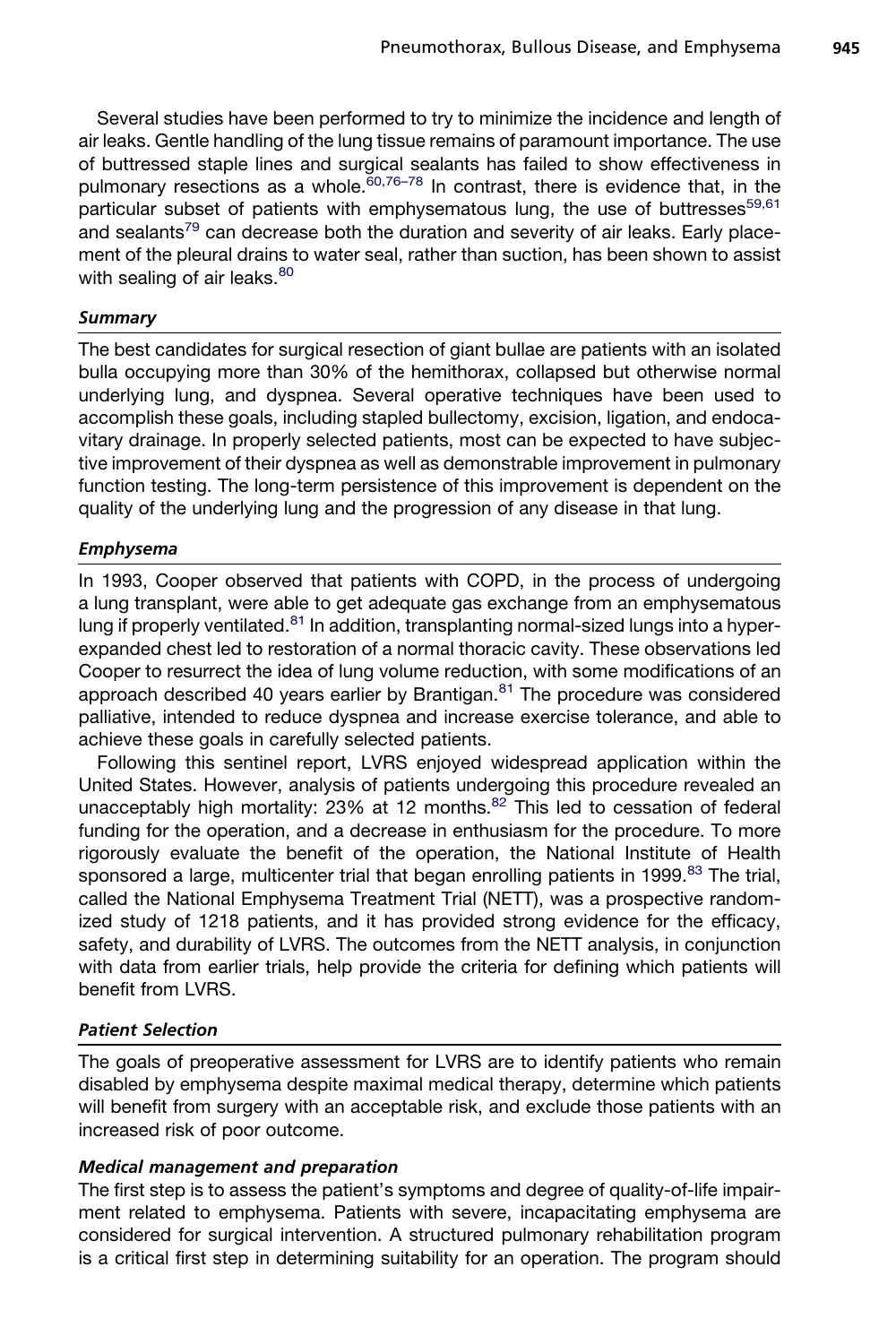include abstinence from tobacco products, an exercise training program, optimization of medical treatment, patient education, and psychosocial assessment. Exercise training is designed to increase endurance and decrease exertional dyspnea. Patients enrolled at the authors' LVRS program are required to complete an exercise program that has a goal of 30 minutes of daily continuous exercise, 5 days a week, on a treadmill or stationary bicycle. The Joint Commission on Accreditation of Hospitals and Organizations also uses a minimal performance of 3 minutes of unloaded pedaling on a stationary bicycle as a prerequisite for LVRS surgery in the United States. A significant number of patients achieve enough improvement in their symptoms that they decline LVRS after undergoing exercise-based pulmonary rehabilitation.<sup>[84,85](#page-18-0)</sup> Exercise tolerance also has an important postoperative predictive value: the NETT trial demonstrated that, in patients with upper lobe predominant disease, patients with high exercise tolerance (ie, less impaired by the disease) did not have the same survival benefit from surgery as those more impaired patients with low exercise tolerance.<sup>[86](#page-18-0)</sup> However, other clinical trials have amended enrollment criteria after observing an excessive mortality in the patients with the poorest exercise abilities. It is clear that patients selected for surgical therapy must be impaired enough to merit the risks of surgery, but not so ill that they cannot participate in physical therapy.

Medical optimization includes several factors. Oxygen therapy is indicated for any patient with a Pao<sub>2</sub> less that 55 mm Hg, or an Sao<sub>2</sub> less than 88%. Bronchodilator therapy is useful for alleviating symptomatic airflow limitation; however, many patients use appropriately prescribed inhalers incorrectly. Assuring the correct use of inhalers should be a component of any medical evaluation. Many patients with stable COPD symptoms use long-term corticosteroid therapy, despite the absence of prospective data supporting a benefit of steroids on lung function or its rate of decline. As such, tapering the use of corticosteroids preoperatively to the lowest possible dose is advised in an effort to avoid the associated risks of poor wound healing and infection.

#### Cardiovascular function

As with any other major operation, assessment of cardiac function is a critical component of an evaluation for emphysema surgery. Rest and stress echocardiography, radionuclide ventriculograms, thallium imaging, and other studies can assist with cardiac risk stratification. However, the patient with COPD provides several unique challenges to these modalities, limiting the usefulness of such tests. Exercise testing is rarely useful because of the patient's inability to exercise to maximal heart rates. Chest hyperinflation can limit the visualization afforded by echocardiography, and concerns about bronchoconstriction may limit the use of dipyridimole or adenosine. As such, many otherwise acceptable surgical candidates eventually undergo right and left heart catheterization just before surgery. Any intervention must be coordinated among all physicians involved, because the placement of a drug-eluting coronary stent in a preoperative patient can have major implications on the timing and the conduct of the surgery.

#### Pulmonary function

Spirometry is the cornerstone of pulmonary function testing, because it provides quantifiable, reproducible assessment of several aspects of pulmonary physiology. Airflow obstruction is the most significant abnormality with emphysema; it can be accurately estimated by forced expiratory maneuvers. Lung volumes, measured by plethysmography, indicate the degree of trapped gas and residual volume. Resting and exercise arterial blood gas analyses indicate the patient's pulmonary reserve, and reflect their potential for recovery after surgery. Diffusing capacity, as measured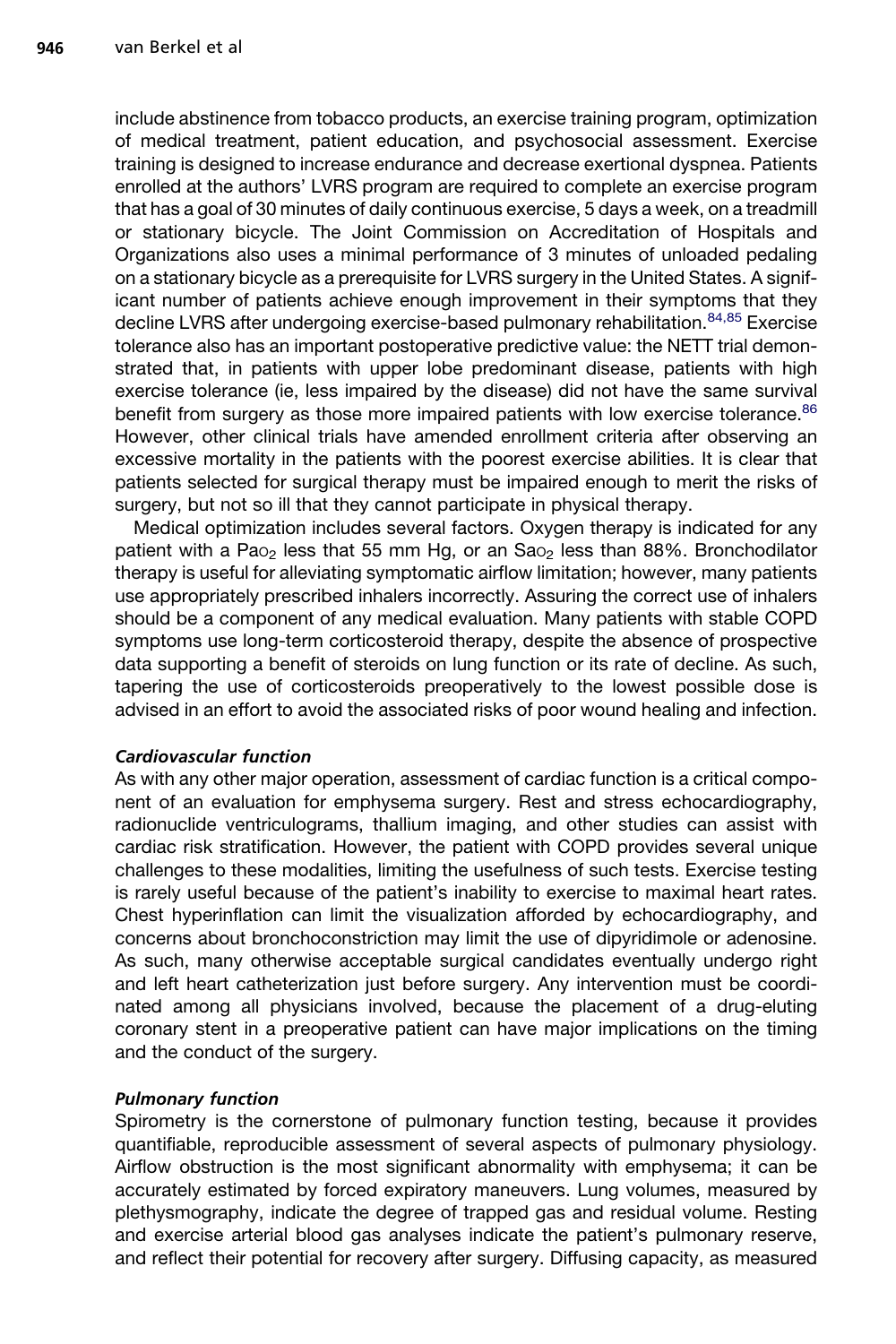by DLCO values, estimates the severity of the disease within the pulmonary vascular bed. These parameters provide objective criteria for assessment of emphysema severity, and serve as markers of the patients at highest risk of a poor outcome.

## Radiographic evaluation

The purpose of imaging preoperative patients is to identify those patients with findings favorable for surgical intervention. The main features to assess are the presence of hyperinflation, the severity of emphysema, and the distribution of emphysema.

The severity and distribution of emphysema correlates with clinical outcomes after surgery. The greatest improvements in  $FEV<sub>1</sub>$  and exercise capacity tend to occur in patients with more-severe, heterogeneous disease that predominates in the upper lobes (Fig. 3A, B).<sup>87,88</sup> The standard chest CT examination is the most accurate means of evaluating the severity and distribution of emphysema. However, there is



Fig. 3. (A) CT radiograph of a patient who underwent lung reduction surgery. Both upper lobes are diseased. The right side shows more extensive bullous changes, whereas the left side has emphysematous destruction without macroscopic bullae. (B) Lower cuts in the same the patient show relatively normal lung parenchyma and pulmonary vessels near the base of the lungs. This degree of heterogeneity is often seen in the patients who experience the best response to LVRS.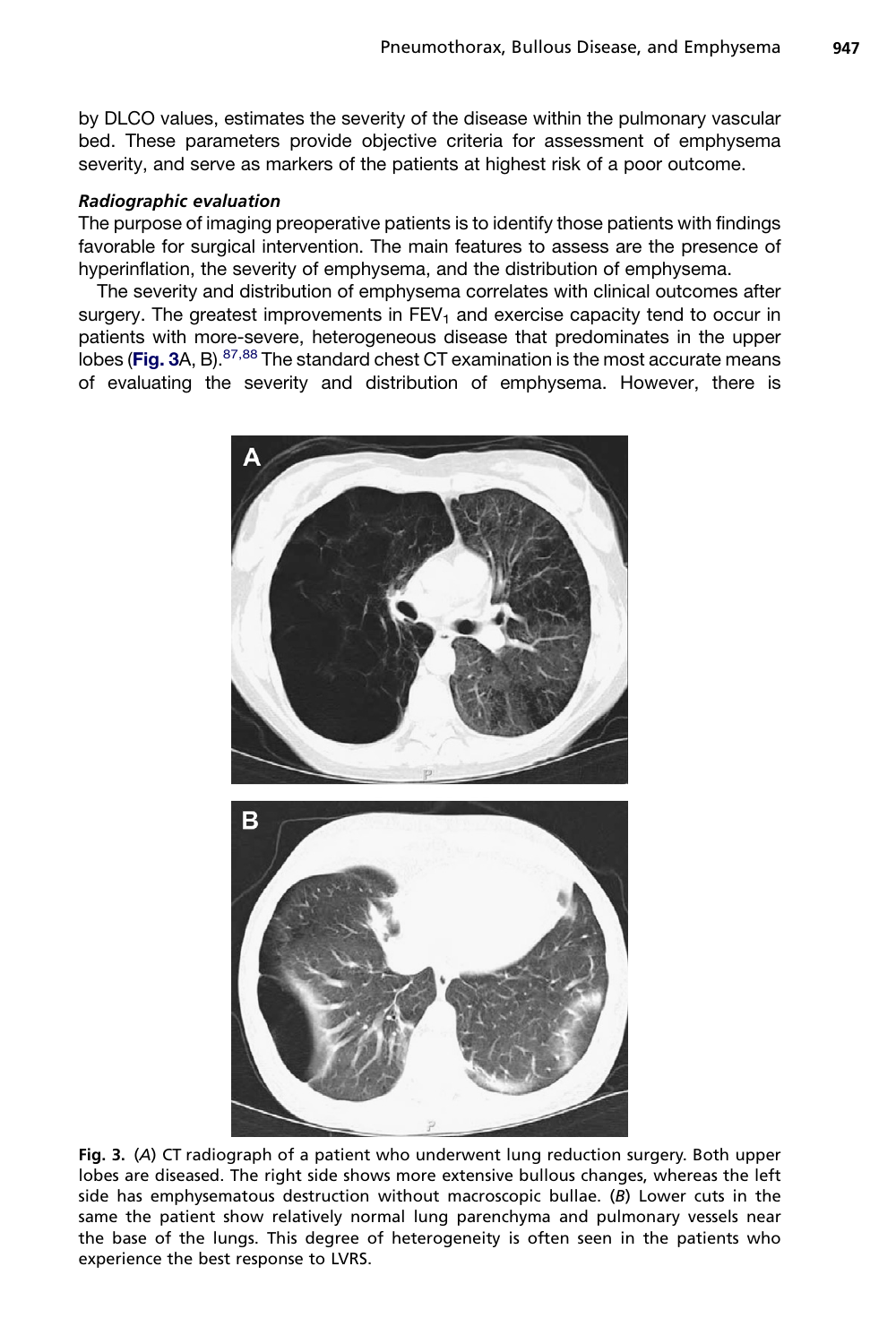considerable variation in the interpretation of CT scans in these patients; the entire lung is affected to some degree by emphysema, and it may be difficult to assess the heterogeneity of the disease. Studies have found considerable interobserver vari-ability in interpretation of the distribution of emphysema on CT.<sup>[89](#page-18-0)</sup> Despite this, CT remains the mainstay of preoperative imaging.

Nuclear medicine ventilation-perfusion lung scans depicting regional blood flow patterns provide a valuable roadmap for surgery. As the distribution of the perfusion agent is relative, the absolute severity of emphysema cannot be assessed, but the presence of diffuse versus upper or lower lobe predominant disease can be identified. In addition, a right- or left-sided predominance of lung function may direct surgery toward a unilateral approach, if the findings are also supported by the CT.

#### LVRS versus Transplantation

Given the potential morbidity associated with surgical intervention, it is worth re-emphasizing that these procedure should only be considered for patients who continue to have debilitating symptoms despite maximal medical therapy. It is rare that patients are considered for surgery with an  $FEV<sub>1</sub>$  that is greater than 40% of predicted. The exception to this would be a patient with giant bulla as described earlier.

Similarly, significant nonpulmonary comorbidities eliminate surgery as an option for the patient. These comorbidities include extremes of body habitus, concurrent malignant processes, psychosocial instability, or advanced age. Patients who have used tobacco within the last 6 months are also excluded from surgical consideration. Previous thoracic surgical interventions, such as a wedge resection, lobectomy, or pleurodesis, are relative contraindications to ipsilateral bullectomy or LVRS, although contralateral interventions are viable options. In contrast, although previous thoracic operations increase the technical difficulty of the explant, they are not contraindications to transplantation.

With progressive pulmonary dysfunction, the morbidity and mortality associated with LVRS increases. Patients with an  $FEV<sub>1</sub>$  less that 20% of predicted, marked hypercarbia (Paco<sub>2</sub>>55 mm Hg), severe oxygen dependence (>6 L at rest), or with pulmonary hypertension, are all relative indicators that the patient may be better served by transplantation than LVRS.

Early in the NETT experience, it was noted that patients with an  $FEV<sub>1</sub>$  less than 20% of predicted and either homogeneous distribution of emphysema on CT or a DLCO of less than 20% of predicted had no change in exercise tolerance, no improvement in  $FEV<sub>1</sub>$ , no subjective improvement in quality of life, and a 16% 30-day mortality after LVRS. $90$  The high mortality found in this patient cohort prompted a modification of the NETT protocol, excluding from randomization any patients who met these criteria. However, retrospective review of a patient population that met the high-risk criteria of the NETT protocol showed improved respiratory function at an acceptable risk of mortality.<sup>[91](#page-18-0)</sup> This suggests that the presence of suitable anatomic heterogeneity of disease may be the most important determinant of outcome. In our experience, the most common reason for exclusion of a patient from consideration of LVRS is the lack of sufficient target areas for resection. $92$  For these patients, lung transplantation is the only remaining surgical option.

Lung transplant is a life-saving tool available to the patient who is critically ill; patients with severe physiologic derangements and unfavorable disease anatomy have dramatic initial improvements after transplant.<sup>[93](#page-18-0)</sup> In patients who would qualify for both transplant and LVRS, it is tempting to consider listing the patient for transplant. However, despite the improvements that have been made in lung transplants in the last 20 years, mortality remains approximately 50% at 5 years.  $94$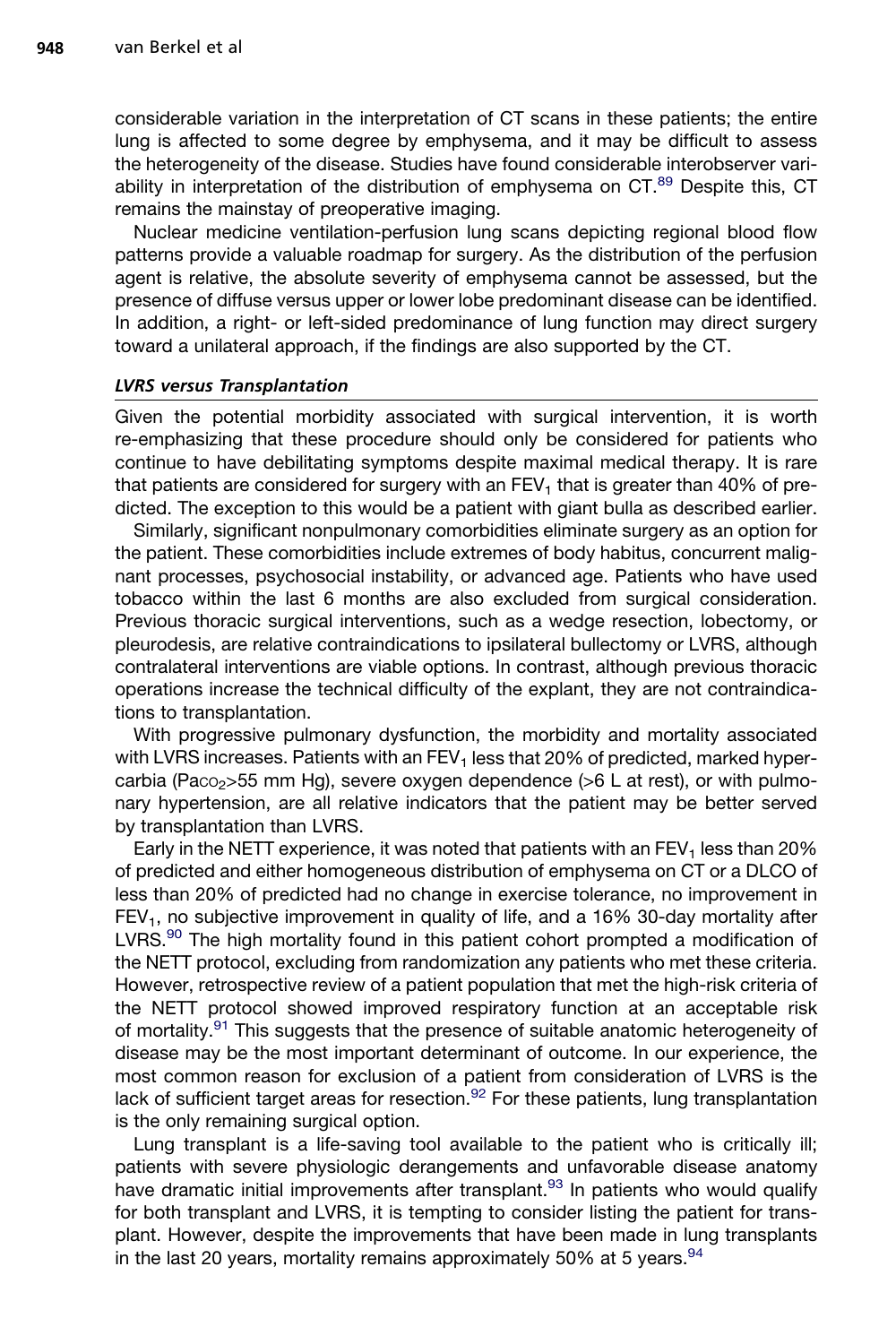## <span id="page-14-0"></span>SUMMARY

Surgical intervention is a viable option in a select group of patients with severe, incapacitating emphysema. Only those patients who have failed to progress despite optimized medical therapy and a rigorous pulmonary rehabilitation regimen should be considered for surgical intervention. Pulmonary function tests, CT, and nuclear ventilation-perfusion scans further delineate those patients who are most likely to benefit from the operation, as well as determining which intervention is most likely to have a good outcome. The surgical options available to the patient depend on the spectrum of the distribution of their disease; isolated bullae can be treated with bullectomy, heterogeneous emphysema lends itself to LVRS, whereas homogeneous disease is best treated by lung transplantation. The ideal indicators for LVRS also include hyperinflation, an FEV<sub>1</sub> greater that 20%, and a normal Paco<sub>2</sub>. In contrast, patients with a low  $FEV<sub>1</sub>$ , hypercapnia, and associated pulmonary hypertension are directed toward transplantation.

# **REFERENCES**

- 1. Gupta D, Hansell A, Nichols T, et al. Epidemiology of pneumothorax in England. Thorax 2000;55(8):666–71.
- 2. Melton LJ 3rd, Hepper NG, Offord KP. Incidence of spontaneous pneumothorax in Olmsted County, Minnesota: 1950 to 1974. Am Rev Respir Dis 1979;120(6): 1379–82.
- 3. Baumann MH, Strange C, Heffner JE, et al. Management of spontaneous pneumothorax: an American College of Chest Physicians Delphi consensus statement. Chest 2001;119(2):590–602.
- 4. Henry M, Arnold T, Harvey J. BTS guidelines for the management of spontaneous pneumothorax. Thorax 2003;58(Suppl 2):ii39–52.
- 5. Bense L, Wiman LG, Jendteg S, et al. Economic costs of spontaneous pneumothorax. Chest 1991;99(1):260–1.
- 6. Bense L, Eklund G, Wiman LG. Smoking and the increased risk of contracting spontaneous pneumothorax. Chest 1987;92(6):1009–12.
- 7. Walston A, Brewer DL, Kitchens CS, et al. The electrocardiographic manifestations of spontaneous left pneumothorax. Ann Intern Med 1974;80(3):375–9.
- 8. Kircher LT Jr, Swartzel RL. Spontaneous pneumothorax and its treatment. J Am Med Assoc 1954;155(1):24–9.
- 9. Hill RC, DeCarlo DP Jr, Hill JF, et al. Resolution of experimental pneumothorax in rabbits by oxygen therapy. Ann Thorac Surg 1995;59(4):825–7 [discussion 827–8].
- 10. Noppen M, Alexander P, Driesen P, et al. Manual aspiration versus chest tube drainage in first episodes of primary spontaneous pneumothorax: a multicenter, prospective, randomized pilot study. Am J Respir Crit Care Med 2002;165(9): 1240–4.
- 11. Ayed AK, Chandrasekaran C, Sukumar M. Aspiration versus tube drainage in primary spontaneous pneumothorax: a randomised study. Eur Respir J 2006; 27(3):477–82.
- 12. Wakai A, O'Sullivan RG, McCabe G. Simple aspiration versus intercostal tube drainage for primary spontaneous pneumothorax in adults. Cochrane Database Syst Rev 2007;1:CD004479.
- 13. Schoenenberger RA, Haefeli WE, Weiss P, et al. Timing of invasive procedures in therapy for primary and secondary spontaneous pneumothorax. Arch Surg 1991; 126(6):764–6.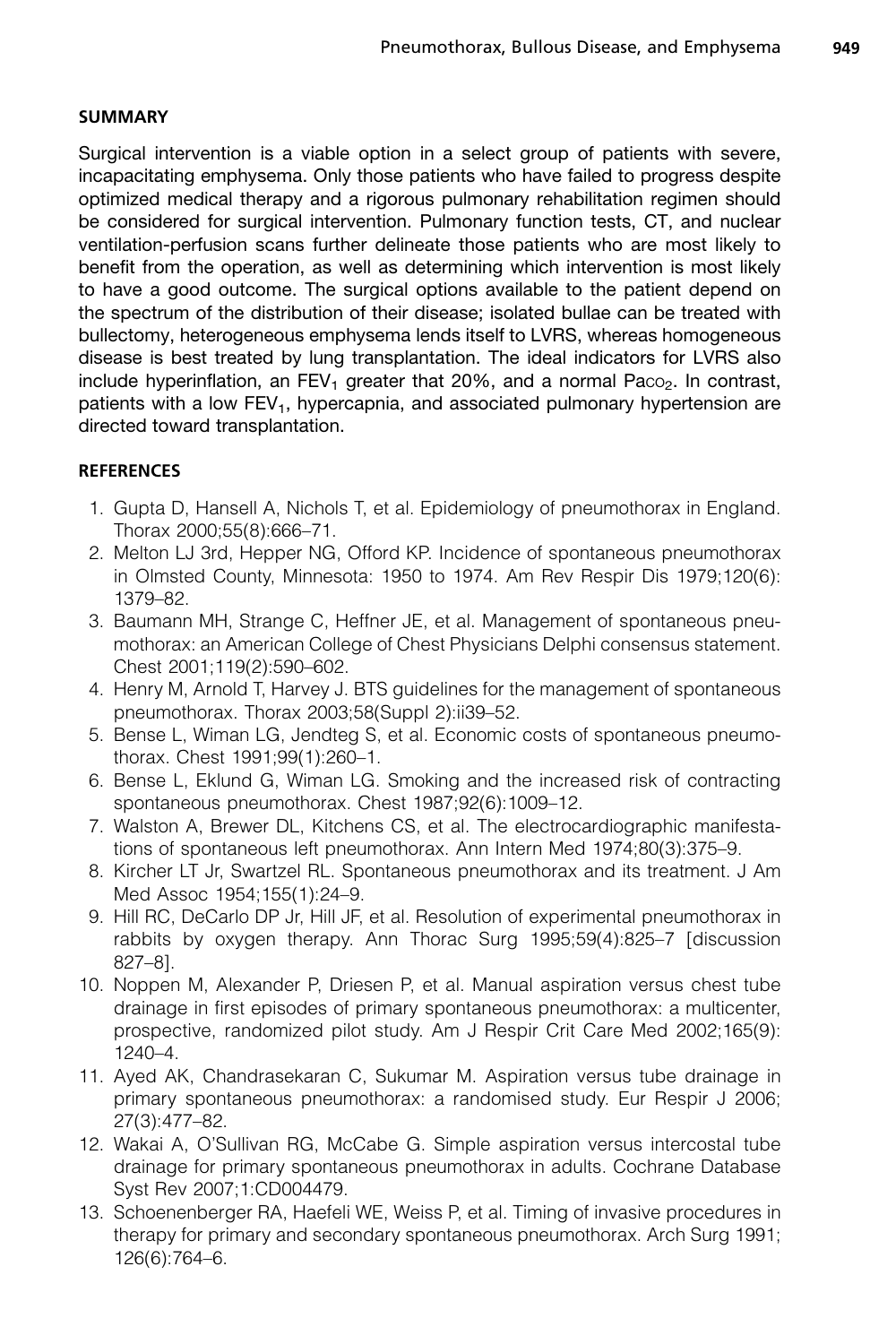- <span id="page-15-0"></span>14. Schramel FM, Postmus PE, Vanderschueren RG. Current aspects of spontaneous pneumothorax. Eur Respir J 1997;10(6):1372–9.
- 15. Lippert HL, Lund O, Blegvad S, et al. Independent risk factors for cumulative recurrence rate after first spontaneous pneumothorax. Eur Respir J 1991;4(3): 324–31.
- 16. Videm V, Pillgram-Larsen J, Ellingsen O, et al. Spontaneous pneumothorax in chronic obstructive pulmonary disease: complications, treatment and recurrences. Eur J Respir Dis 1987;71(5):365–71.
- 17. Sadikot RT, Greene T, Meadows K, et al. Recurrence of primary spontaneous pneumothorax. Thorax 1997;52(9):805–9.
- 18. Mouroux J, Elkaim D, Padovani B, et al. Video-assisted thoracoscopic treatment of spontaneous pneumothorax: technique and results of one hundred cases. J Thorac Cardiovasc Surg 1996;112(2):385–91.
- 19. Ferraro P, Beauchamp G, Lord F, et al. Spontaneous primary and secondary pneumothorax: a 10-year study of management alternatives. Can J Surg 1994; 37(3):197–202.
- 20. Weeden D, Smith GH. Surgical experience in the management of spontaneous pneumothorax, 1972–82. Thorax 1983;38(10):737–43.
- 21. Robinson CL. Autologous blood for pleurodesis in recurrent and chronic spontaneous pneumothorax. Can J Surg 1987;30(6):428–9.
- 22. Hnatiuk OW, Dillard TA, Oster CN. Bleomycin sclerotherapy for bilateral pneumothoraces in a patient with AIDS. Ann Intern Med 1990;113(12):988–90.
- 23. Gyorik S, Erni S, Studler U, et al. Long-term follow-up of thoracoscopic talc pleurodesis for primary spontaneous pneumothorax. Eur Respir J 2007;29(4):757–60.
- 24. Almind M, Lange P, Viskum K. Spontaneous pneumothorax: comparison of simple drainage, talc pleurodesis, and tetracycline pleurodesis. Thorax 1989; 44(8):627–30.
- 25. Light RW. Talc should not be used for pleurodesis. Am J Respir Crit Care Med 2000;162(6):2024–6.
- 26. Olsen PS, Andersen HO. Long-term results after tetracycline pleurodesis in spontaneous pneumothorax. Ann Thorac Surg 1992;53(6):1015–7.
- 27. Waller DA. Video-assisted thoracoscopic surgery (VATS) in the management of spontaneous pneumothorax. Thorax 1997;52(4):307–8.
- 28. Sedrakyan A, van der Meulen J, Lewsey J, et al. Video assisted thoracic surgery for treatment of pneumothorax and lung resections: systematic review of randomised clinical trials. BMJ 2004;329(7473):1008.
- 29. Deslauriers J, Leblanc P. Management of bullous disease. Chest Surg Clin N Am 1994;4(3):539–59.
- 30. DeVries WC, Wolfe WG. The management of spontaneous pneumothorax and bullous emphysema. Surg Clin North Am 1980;60(4):851–66.
- 31. Mehran RJ, Deslauriers J. Indications for surgery and patient work-up for bullectomy. Chest Surg Clin N Am 1995;5(4):717–34.
- 32. Reid L. The Pathology Of Emphysema. London: Lloyd-Luke (Medical Books) Ltd; 1967.
- 33. Boushy SF, Kohen R, Billig DM, et al. Bullous emphysema: clinical, roentgenologic and physiologic study of 49 patients. Dis Chest 1968;54(4):327–34.
- 34. Ribet ME. Cystic and bullous lung disease. Ann Thorac Surg 1992;53(6):1147.
- 35. Rothstein E. Infected emphysematous bullae; report of five cases. Am Rev Tuberc 1954;69(2):287–96.
- 36. Satoh H, Suyama T, Yamashita YT, et al. Spontaneous regression of multiple emphysematous bullae. Can Respir J 1999;6(5):458–60.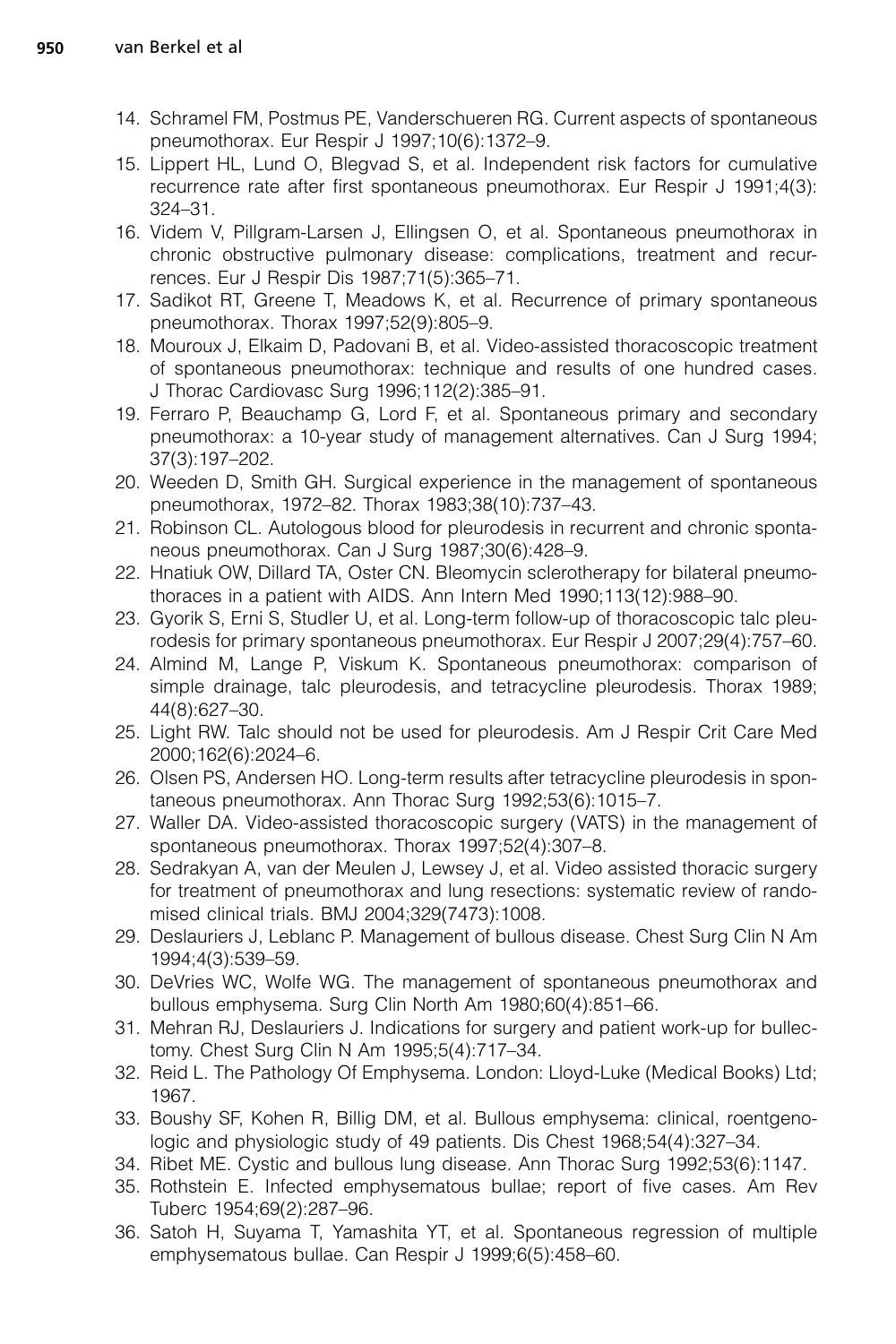- <span id="page-16-0"></span>37. Park HY, Lim SY, Park HK, et al. Regression of giant bullous emphysema. Intern Med 2010;49(1):55–7.
- 38. FitzGerald MX, Keelan PJ, Cugell DW, et al. Long-term results of surgery for bullous emphysema. J Thorac Cardiovasc Surg 1974;68(4):566–87.
- 39. Ohta M, Nakahara K, Yasumitsu T, et al. Prediction of postoperative performance status in patients with giant bulla. Chest 1992;101(3):668–73.
- 40. Gunstensen J, McCormack RJ. The surgical management of bullous emphysema. J Thorac Cardiovasc Surg 1973;65(6):920–5.
- 41. Nakahara K, Nakaoka K, Ohno K, et al. Functional indications for bullectomy of giant bulla. Ann Thorac Surg 1983;35(5):480–7.
- 42. Gould GA, Redpath AT, Ryan M, et al. Parenchymal emphysema measured by CT lung density correlates with lung function in patients with bullous disease. Eur Respir J 1993;6(5):698–704.
- 43. Haerens M, Deneffe G, Billiet L, et al. Effect on pulmonary function of surgical treatment of bullous lung disease. Acta Clin Belg 1988;43(5):362–73.
- 44. Hugh-Jones P, Whimster W. The etiology and management of disabling emphysema. Am Rev Respir Dis 1978;117(2):343–78.
- 45. Pride NB, Barter CE, Hugh-Jones P. The ventilation of bullae and the effect of their removal on thoracic gas volumes and tests of over-all pulmonary function. Am Rev Respir Dis 1973;107(1):83–98.
- 46. Gaensler EA, Jederlinic PJ, FitzGerald MX. Patient work-up for bullectomy. J Thorac Imaging 1986;1(2):75–93.
- 47. Wex P, Ebner H, Dragojevic D. Functional surgery of bullous emphysema. Thorac Cardiovasc Surg 1983;31(6):346–51.
- 48. Potgieter PD, Benatar SR, Hewitson RP, et al. Surgical treatment of bullous lung disease. Thorax 1981;36(12):885–90.
- 49. Morgan MD, Denison DM, Strickland B. Value of computed tomography for selecting patients with bullous lung disease for surgery. Thorax 1986;41(11): 855–62.
- 50. Fiore D, Biondetti PR, Sartori F, et al. The role of computed tomography in the evaluation of bullous lung disease. J Comput Assist Tomogr 1982;6(1):105–8.
- 51. Baldwin ED, Cournand A, Richards DW Jr. Pulmonary insufficiency; a study of 122 cases of chronic pulmonary emphysema. Medicine (Baltimore) 1949;28(2): 201–37.
- 52. Hugh-Jones P, Lambert AV. A simple standard exercise test and its use for measuring exertion dyspnoea. Br Med J 1952;1(4749):65–71.
- 53. Surveillance for respiratory hazards in the occupational setting [American Thoracic Society]. Am Rev Respir Dis 1982;126(5):952–6.
- 54. Deslauriers J. A perspective on the role of surgery in chronic obstructive lung disease. Chest Surg Clin N Am 1995;5(4):575–602.
- 55. Billig DM, Boushy SF, Kohen R. Surgical treatment of bullous emphysema. Arch Surg 1968;97(5):744–9.
- 56. Lopez-Majano V, Kieffer RF Jr, Marine DN, et al. Pulmonary resection in bullous disease. Am Rev Respir Dis 1969;99(4):554–64.
- 57. Berry BE, Ochsner A Jr. Massive hemoptysis associated with localized pulmonary bullae requiring emergency surgery. A case report. J Thorac Cardiovasc Surg 1972;63(1):94–8.
- 58. Dartevelle P, Macchiarini P, Chapelier A. Operative technique of bullectomy. Chest Surg Clin N Am 1995;5(4):735–49.
- 59. Cooper JD. Technique to reduce air leaks after resection of emphysematous lung. Ann Thorac Surg 1994;57(4):1038–9.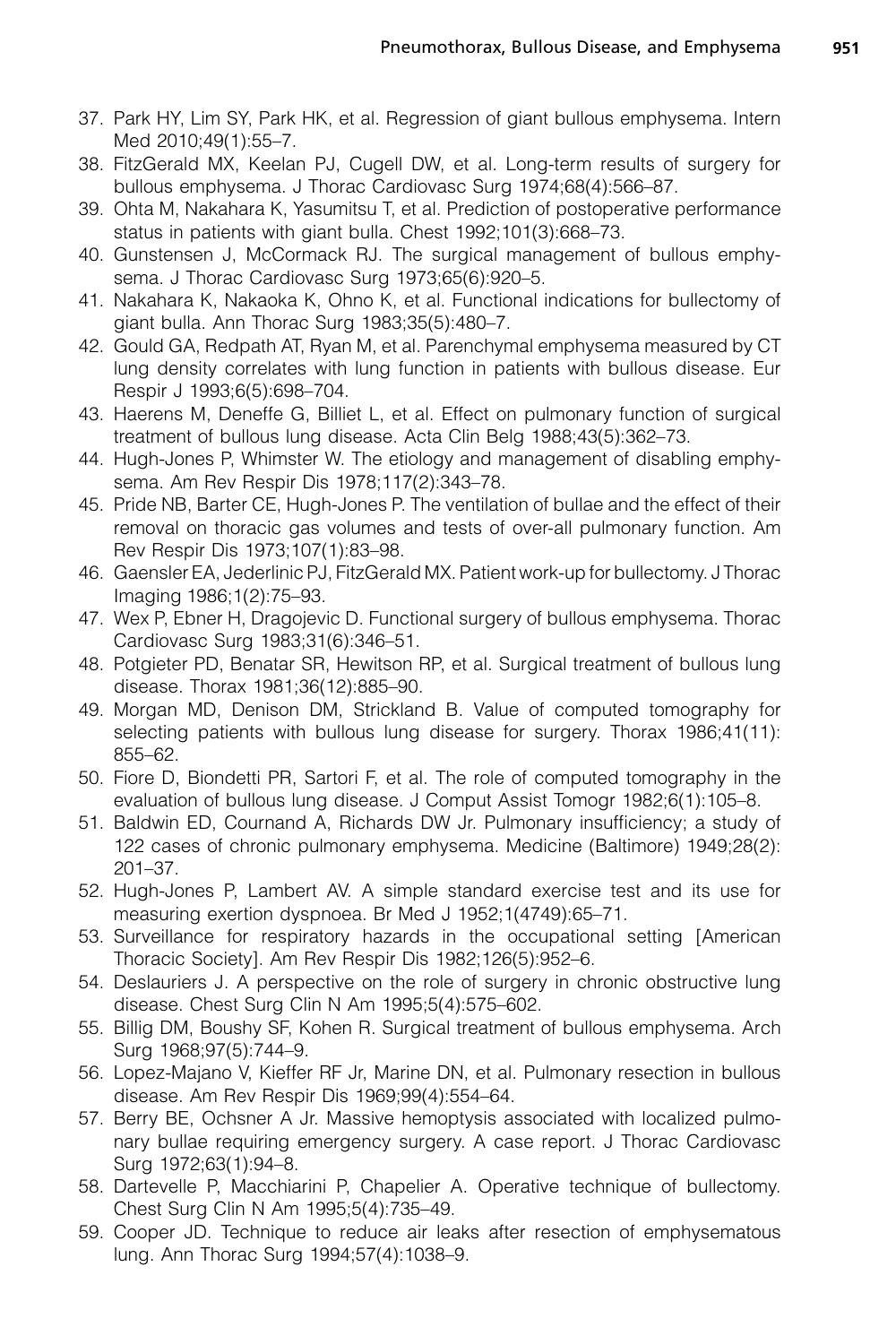- <span id="page-17-0"></span>60. Miller JI Jr, Landreneau RJ, Wright CE, et al. A comparative study of buttressed versus nonbuttressed staple line in pulmonary resections. Ann Thorac Surg 2001; 71(1):319–22 [discussion: 323].
- 61. Stammberger U, Klepetko W, Stamatis G, et al. Buttressing the staple line in lung volume reduction surgery: a randomized three-center study. Ann Thorac Surg 2000;70(6):1820–5.
- 62. Murray KD, Ho CH, Hsia JY, et al. The influence of pulmonary staple line reinforcement on air leaks. Chest 2002;122(6):2146–9.
- 63. Weissberg D. Bullous emphysema: guidelines for management and results of operative treatment. Bronchopneumologie 1980;30(3):198–201.
- 64. Wakabayashi A. Thoracoscopic technique for management of giant bullous lung disease. Ann Thorac Surg 1993;56(3):708–12.
- 65. Yim AP, Liu HP, Hazelrigg SR, et al. Thoracoscopic operations on reoperated chests. Ann Thorac Surg 1998;65(2):328–30.
- 66. Macarthur AM, Fountain SW. Intracavity suction and drainage in the treatment of emphysematous bullae. Thorax 1977;32(6):668–72.
- 67. Goldstraw P, Petrou M. The surgical treatment of emphysema. The Brompton approach. Chest Surg Clin N Am 1995;5(4):777–96.
- 68. Vigneswaran WT, Townsend ER, Fountain SW. Surgery for bullous disease of the lung. Eur J Cardiothorac Surg 1992;6(8):427–30.
- 69. Shah SS, Goldstraw P. Surgical treatment of bullous emphysema: experience with the Brompton technique. Ann Thorac Surg 1994;58(5):1452–6.
- 70. Pearson MG, Ogilvie C. Surgical treatment of emphysematous bullae: late outcome. Thorax 1983;38(2):134–7.
- 71. Laros CD, Gelissen HJ, Bergstein PG, et al. Bullectomy for giant bullae in emphysema. J Thorac Cardiovasc Surg 1986;91(1):63–70.
- 72. Vejlsted H, Halkier E. Surgical improvement of patients with pulmonary insufficiency due to localized bullous emphysema or giant cysts. Thorac Cardiovasc Surg 1985;33(6):335–6.
- 73. Schipper PH, Meyers BF, Battafarano RJ, et al. Outcomes after resection of giant emphysematous bullae. Ann Thorac Surg 2004;78(3):976–82 [discussion: 976–82].
- 74. Palla A, Desideri M, Rossi G, et al. Elective surgery for giant bullous emphysema: a 5-year clinical and functional follow-up. Chest 2005;128(4):2043–50.
- 75. De Giacomo T, Venuta F, Rendina EA, et al. Video-assisted thoracoscopic treatment of giant bullae associated with emphysema. Eur J Cardiothorac Surg 1999; 15(6):753–6 [discussion: 756–7].
- 76. Rena O, Papalia E, Mineo TC, et al. Air-leak management after upper lobectomy in patients with fused fissure and chronic obstructive pulmonary disease: a pilot trial comparing sealant and standard treatment. Interact Cardiovasc Thorac Surg 2009;9(6):973–7.
- 77. Tambiah J, Rawlins R, Robb D, et al. Can tissue adhesives and glues significantly reduce the incidence and length of postoperative air leaks in patients having lung resections? Interact Cardiovasc Thorac Surg 2007;6(4):529–33.
- 78. Serra-Mitjans M, Belda-Sanchis J, Rami-Porta R. Surgical sealant for preventing air leaks after pulmonary resections in patients with lung cancer. Cochrane Database Syst Rev 2005;3:CD003051.
- 79. Moser C, Opitz I, Zhai W, et al. Autologous fibrin sealant reduces the incidence of prolonged air leak and duration of chest tube drainage after lung volume reduction surgery: a prospective randomized blinded study. J Thorac Cardiovasc Surg 2008;136(4):843–9.